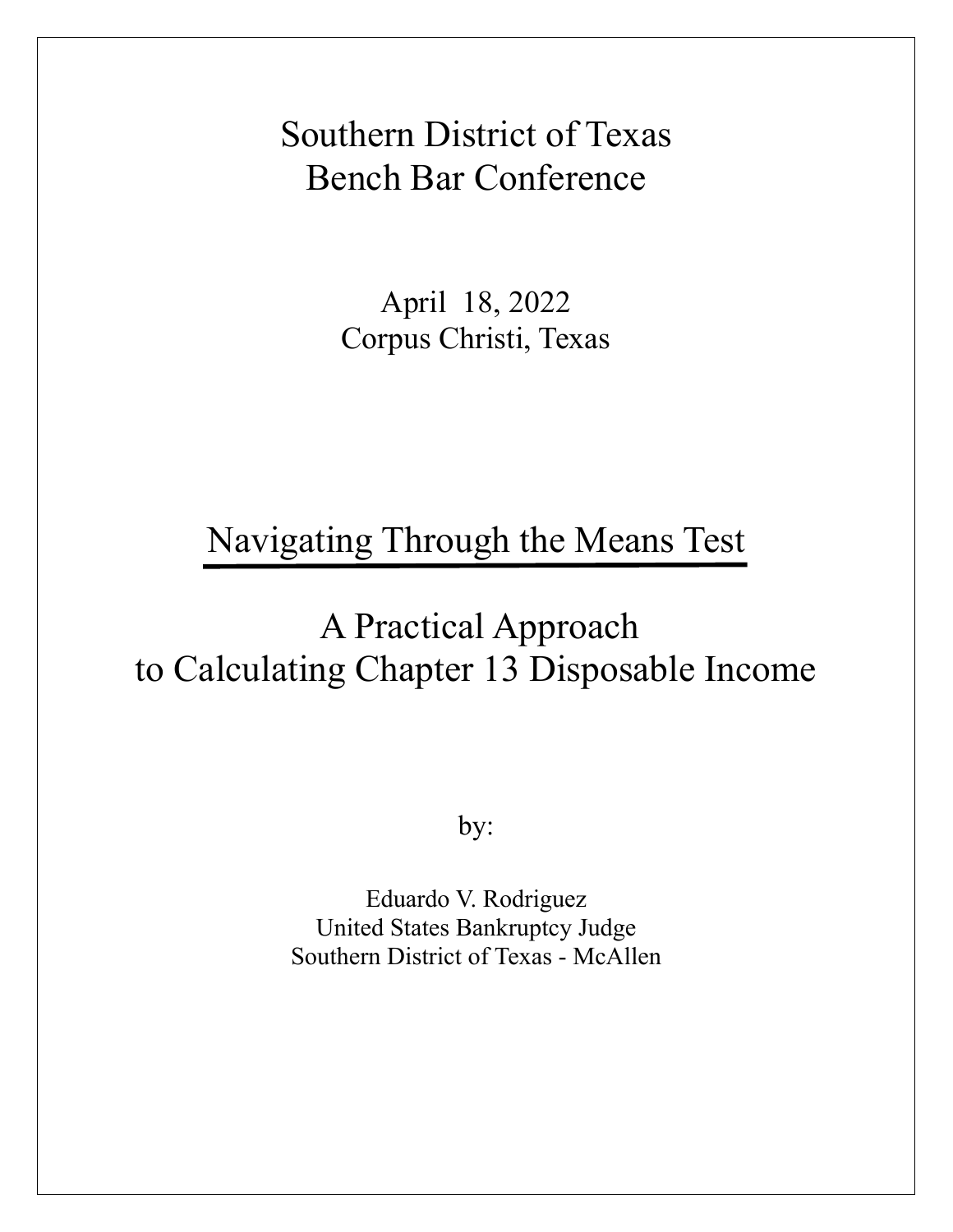Eduardo V. Rodriguez United States Bankruptcy Judge Southern District of Texas – McAllen

# **BIOGRAPHICAL INFORMATION**



Judge Rodriguez received his M.B.A. degree with high honors from Pan American University and his J.D. from Texas Tech University. Judge Rodriguez is a Certified Mediator and Board Certified in Consumer Bankruptcy Law by the Texas Board of Legal Specialization.

He was sworn in on July 31, 2015 as United States Bankruptcy Judge for the Southern District of Texas, McAllen Division. As a lawyer, Judge Rodriguez represented both debtors and creditors in multiple forms of bankruptcies and has acted as both receiver and Chapter 11 Trustee in various chapter 11 bankruptcy cases.

Judge Rodriguez has written and published numerous articles on consumer and business bankruptcy related issues and is a frequent speaker at bankruptcy seminars around the country. He is the past Chair of the State Bar of Texas's Bankruptcy Law Section and is a State Bar of Texas Robert B. Wilson Distinguished Service Awardee. Judge Rodriguez is also a past member of the State Bar of Texas Legal Services to the Poor in Civil Matters Committee, coordinates the Bankruptcy Section's Pro-Bono programs where he received an award for Outstanding Services from the State Bar of Texas, was previously one of six lawyers in Texas to receive the prestigious award for pro bono services from Legal Services Corporation in Washington, D.C., and the Texas Access to Justice Foundation. Judge Rodriguez serves as a member of the State Bar of Texas and Pro-Bono College and was named the 2015 Pro-Bono Champion by the Texas Bar Journal. Judge Rodriguez is also the recipient of the 2018 Judge Merrill Hartman Pro Bono Judge Award for his commitment to the provision of legal services to the poor.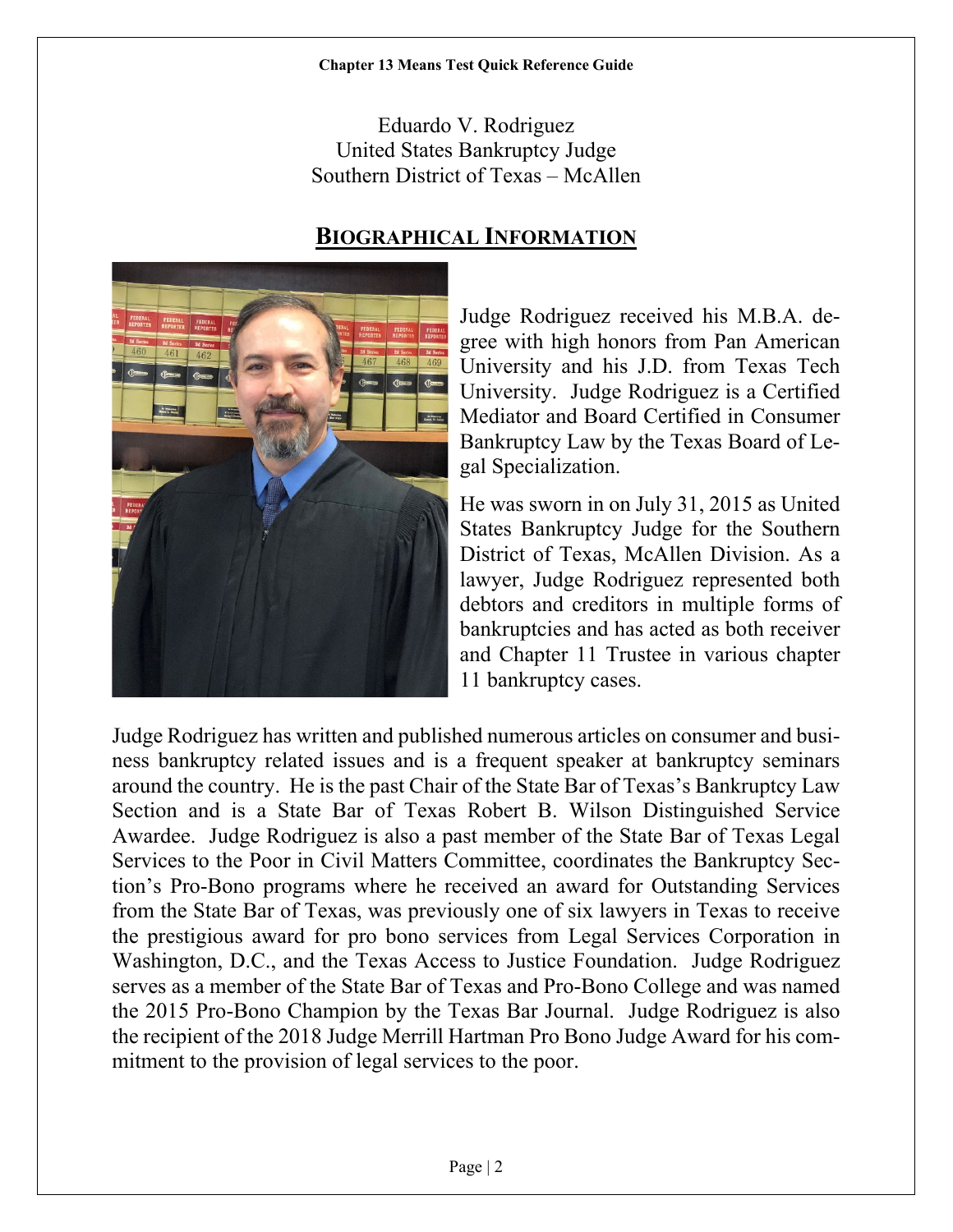# **OVERVIEW**

- 1. Means tests used in Chapter 7 and in Chapter 13 serve two different purposes:
	- the former to guard the door to Chapter 7 relief  $(11 \text{ U.S.C. } §707(b)(2))$
	- the latter to determine how much should be paid to creditors in Chapter 13 (11 U.S.C. §1325(b))
	- The 1984 Bankruptcy Amendment and the Federal Judgeship Act of 1984, Pub. L. No. 98–3534, 98 Stat. 333 (1984), added the "disposable income" requirement, which provides that all of the debtor's projected disposable income to be received in the three–year period beginning on the date that the first payment is due under the plan must be applied to make payments under the Chapter 13 plan, pursuant to [11 U.S.C.](https://1.next.westlaw.com/Link/Document/FullText?findType=L&pubNum=1000546&cite=11USCAS1325&originatingDoc=I2b61e6454a7b11dab40794c7841d57ec&refType=LQ&originationContext=document&transitionType=DocumentItem&contextData=(sc.Search)) § [1325\(b\).](https://1.next.westlaw.com/Link/Document/FullText?findType=L&pubNum=1000546&cite=11USCAS1325&originatingDoc=I2b61e6454a7b11dab40794c7841d57ec&refType=LQ&originationContext=document&transitionType=DocumentItem&contextData=(sc.Search)) This section applies only if there is an objection to the confirmation by the trustee or by the holder of an allowed unsecured claim.
- 2. The Bankruptcy Forms contain over 91 different entries to complete. Here is a quick check list of items to keep in mind:
	- $\checkmark$  Include all income from every source, except social security (within the  $4<sup>th</sup>$ ,  $5<sup>th</sup>$ ,  $9<sup>th</sup>$ , and  $10<sup>th</sup>$  Circuits anyway);
	- $\checkmark$  Do not take expense deductions that you are not entitled to take;
	- $\checkmark$  Take every deduction you are entitled to take;
	- $\checkmark$  If the expense amount is a National or Local standard amount, enter the correct amount—you do not get to adjust it;
	- $\checkmark$  Avoid double dipping. In other words, do not list the same expense under more than one category. As Albert Einstein said, "Not everything that counts can be counted and not everything that can be counted, counts."
- 3. Chapter 13 Plans and related Bankruptcy Schedules should not contradict each other.
	- Be prepared to provide proof for everything, especially expenses that fall outside the National or Local Standards.
	- "Passing" or "Failing" the Means Test is a misnomer.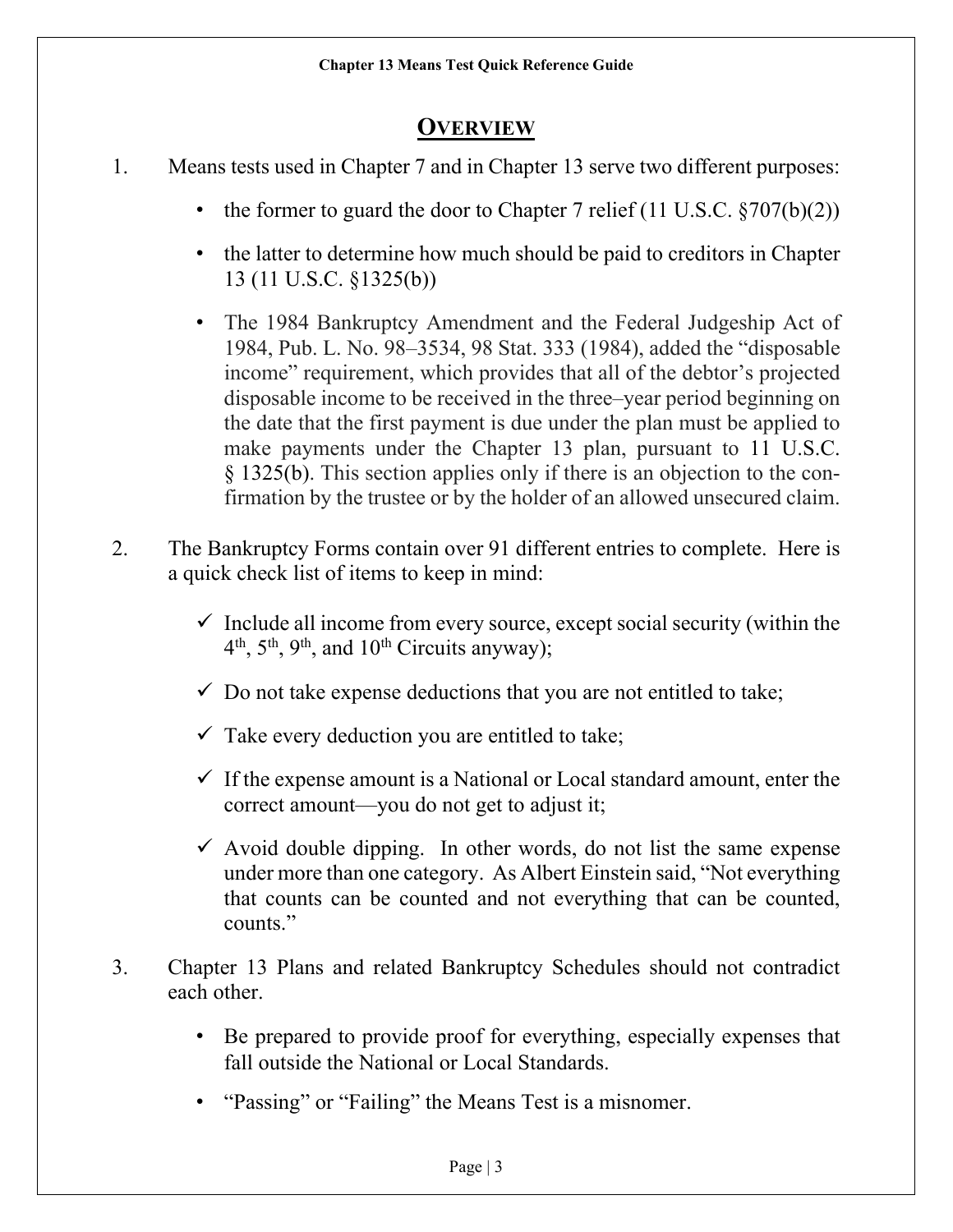- o i.e., You can "fail" the Means Test by having to fill out 122C-2, but still "pass" the Means Test by having little or no disposable income available to pay general unsecured creditors.
- 4. The Applicable Commitment Period is only 3 or 5 years.
- 5. Consumer debts are "debts incurred by an individual primarily for personal family, or household purpose." 11 U.S.C. § 101(7).
	- "Primarily" means more than 50% of the scheduled debt.
	- Debtors whose debts are not primarily consumer debts are not required to undergo a Means Test
	- The test for determining whether a debt should be classified as a business debt is whether it was incurred with an eye toward a profit. *In re Booth*, 858 F.2d 1051 (5<sup>th</sup> Cir. 1988).
- 6. Calculating the debtor's disposable income.
	- Prior to the passage of the Bankruptcy Abuse Prevention and Consumer Protection Act ("*BAPCPA*"), bankruptcy courts calculated *disposable income* using a mechanical approach by multiplying monthly income, as determined from Schedules I and J, and then multiplying that amount by the number of months in the plan.
	- Post BAPCPA:
		- o If the debtor's income is below the state's median income level, the debtor's Schedule I and J determine the debtors *projected disposable income*;
		- o If the debtor's income is above the state's median income level, then Form 122C-2 is required and only certain specified expenses are allowed in order to determine the Debtor's *projected disposable income*.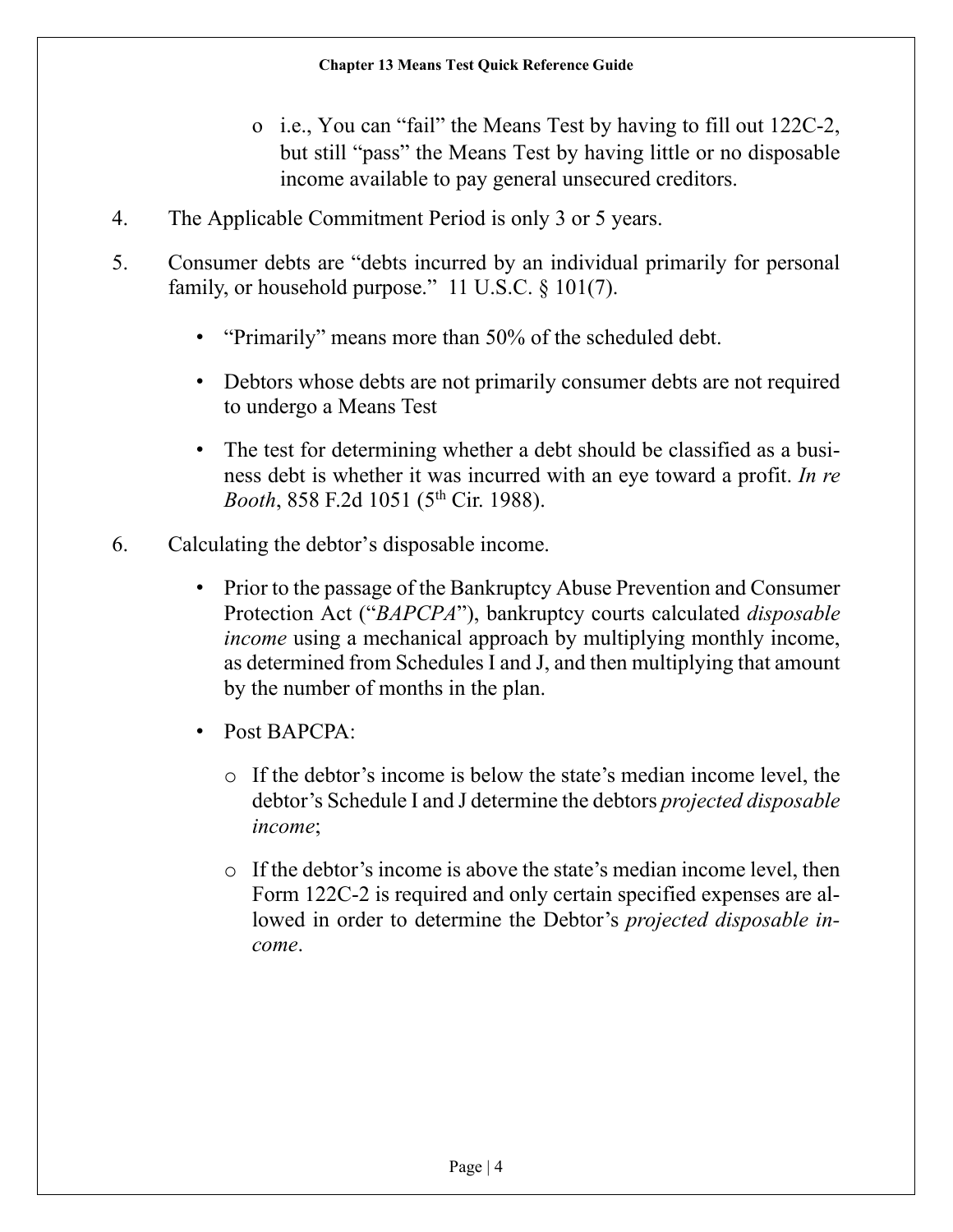# **Instructive Cases:**

# **In re Ragos, 700 F.3d 220 (5th Cir. 2012)**

**Issue:** Whether social security benefits are included in a debtor's *projected disposable income*.

**Held:** Social Security benefits . . . being statutorily excluded from the current monthly income used to calculate their "*disposable income*," were likewise excluded from "*projected disposable income*."

*See also* [Mort Ranta v. Gorman, 721 F.3d 241, 251 \(4th Cir. 2013\);](https://1.next.westlaw.com/Link/Document/FullText?findType=Y&serNum=2030900840&pubNum=0000506&originatingDoc=Ib518534c3b7911e599fae4351fa65465&refType=RP&fi=co_pp_sp_506_251&originationContext=document&transitionType=DocumentItem&contextData=(sc.Search)#co_pp_sp_506_251) Matter of [Welsh, 711 F.3d 1120, 1132 \(9th Cir. 2013\);](https://1.next.westlaw.com/Link/Document/FullText?findType=Y&serNum=2030210929&pubNum=0000506&originatingDoc=Ib518534c3b7911e599fae4351fa65465&refType=RP&fi=co_pp_sp_506_1132&originationContext=document&transitionType=DocumentItem&contextData=(sc.Search)#co_pp_sp_506_1132) [In re Cranmer, 697 F.3d 1314, 1319](https://1.next.westlaw.com/Link/Document/FullText?findType=Y&serNum=2028967015&pubNum=0000506&originatingDoc=Ib518534c3b7911e599fae4351fa65465&refType=RP&fi=co_pp_sp_506_1319&originationContext=document&transitionType=DocumentItem&contextData=(sc.Search)#co_pp_sp_506_1319)  [\(10th Cir. 2012\).](https://1.next.westlaw.com/Link/Document/FullText?findType=Y&serNum=2028967015&pubNum=0000506&originatingDoc=Ib518534c3b7911e599fae4351fa65465&refType=RP&fi=co_pp_sp_506_1319&originationContext=document&transitionType=DocumentItem&contextData=(sc.Search)#co_pp_sp_506_1319)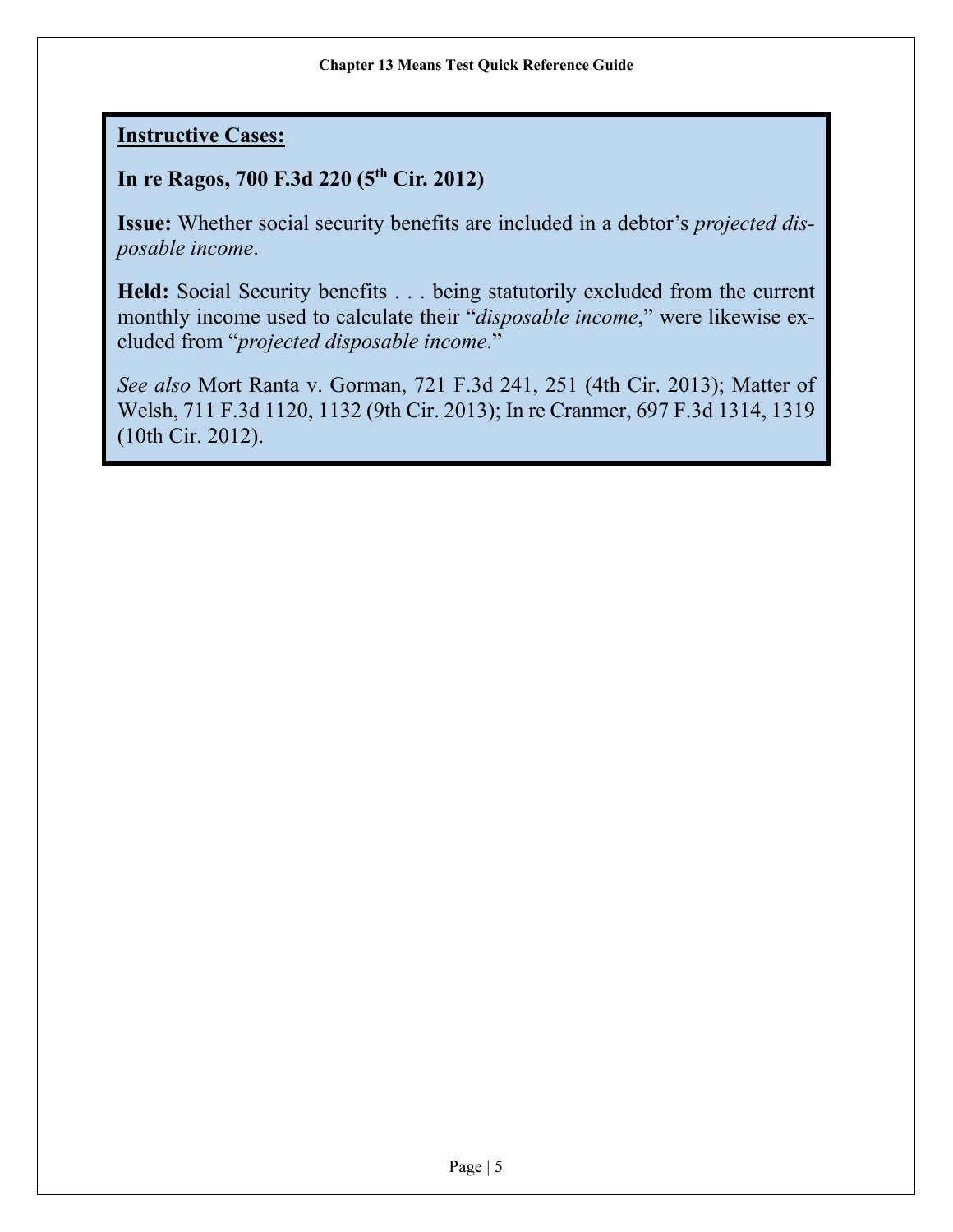# **OFFICIAL FORMS**

# **Official Form 122C-1**

## **Chapter 13 Statement of Your Current Monthly Income & Calculation of Commitment Period**

- Currently Monthly Income ("*CMI*") is completely backward-looking
	- o The computation period is the six calendar months before the bankruptcy filing.
		- **Example:** If a bankruptcy case is filed on August 14 then report the debtor's entire "income" from February 1 – July 31.
	- o Potentially, it's not "Current," "Monthly," or "Income"
- CMI has three components:
	- 1. A computation period
	- 2. Income inclusions
		- o **Include:**
			- All income, both taxable and nontaxable, that the debtor receives;
			- In a joint case, all income, both taxable and nontaxable, that the debtor's spouse receives; and
			- All other amounts that are paid on a regular basis for the household expenses of the debtor, the debtor's dependents, and, in a joint case, the debtor's spouse if not otherwise a dependent.
	- 3. Income exclusions
		- o **Exclude:**
			- Benefits received under the Social Security Act (11 U.S.C.  $§ 101(10A)(B)(ii)(I));$
			- Payments to victims of war crimes;
			- **Payments to victims of international or domestic terrorism.**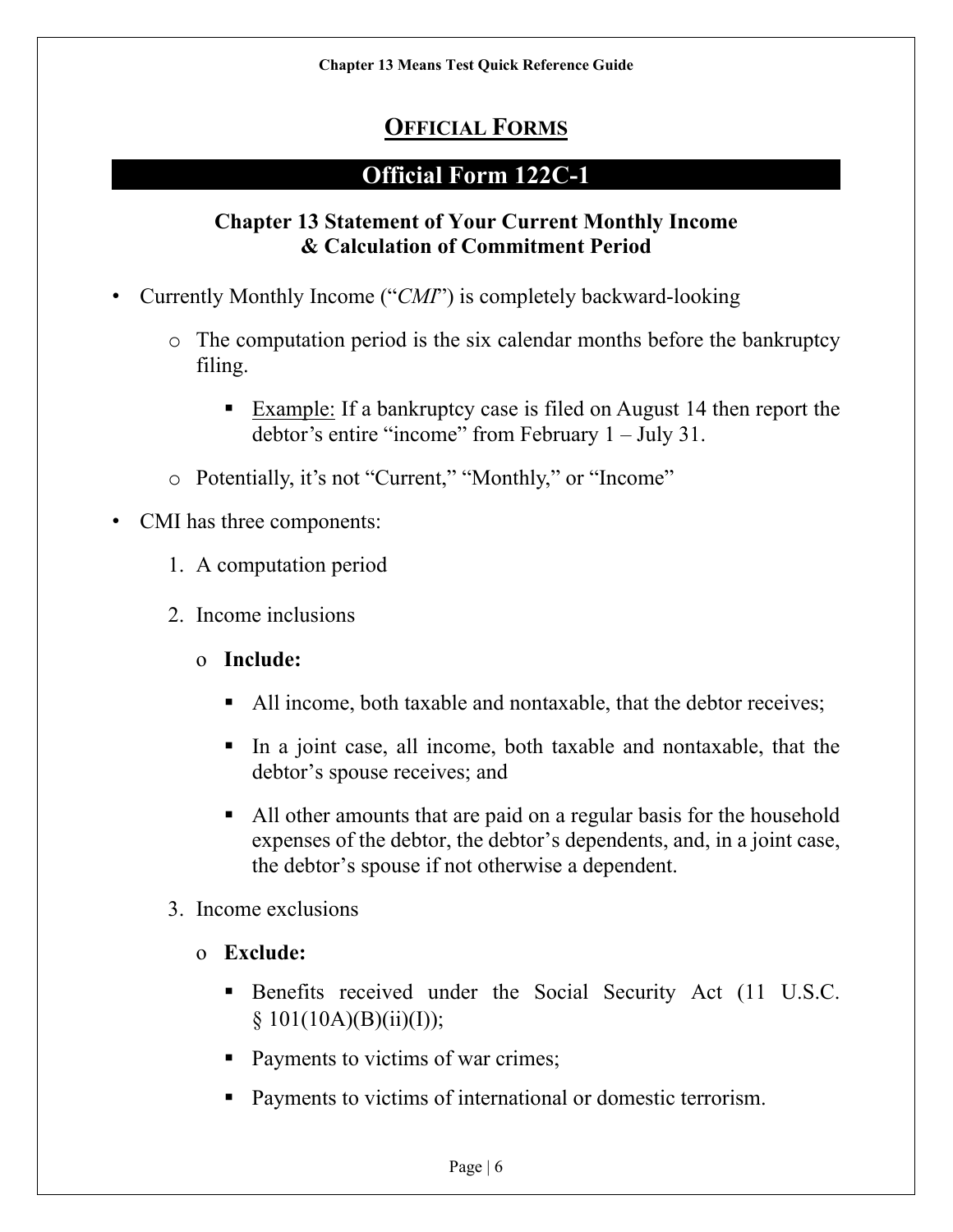# **Part 1: Calculate Your Average Monthly Income**

#### **Line 1 - Marital Status**

There are only two choices:

- Not married: either single or divorced. "Separated" is still married. (*Complete only Column A*)
- Married: watch out for common law marriages. (*Complete both Column A & B*)

#### **Line 2 - Gross wages, salary, tips, bonuses, overtime, and commissions**

Include ALL income from EVERY source that is REGULAR (EXCEPT social security benefits), including:

- pay/shift differentials
- income, whether or not taxable
- part time jobs
- family contributions

#### *Practice Tips***:**

- $\checkmark$  Figures are gross amounts, before any deductions.
- $\checkmark$  Look for bonuses, especially around the holidays.
- $\checkmark$  Compare year to date on the pay stubs to the amount on the check. If the year to date is higher, look for bonuses. If the year to date is lower, ask if there was a change (i.e., no more overtime.)

## **Line 3 - Alimony and maintenance payments**

Include all domestic support obligations and alimony payments here.

*Practice Tip*: If the debtor is still married and provides regular contributions to the current spouse, do not include that here.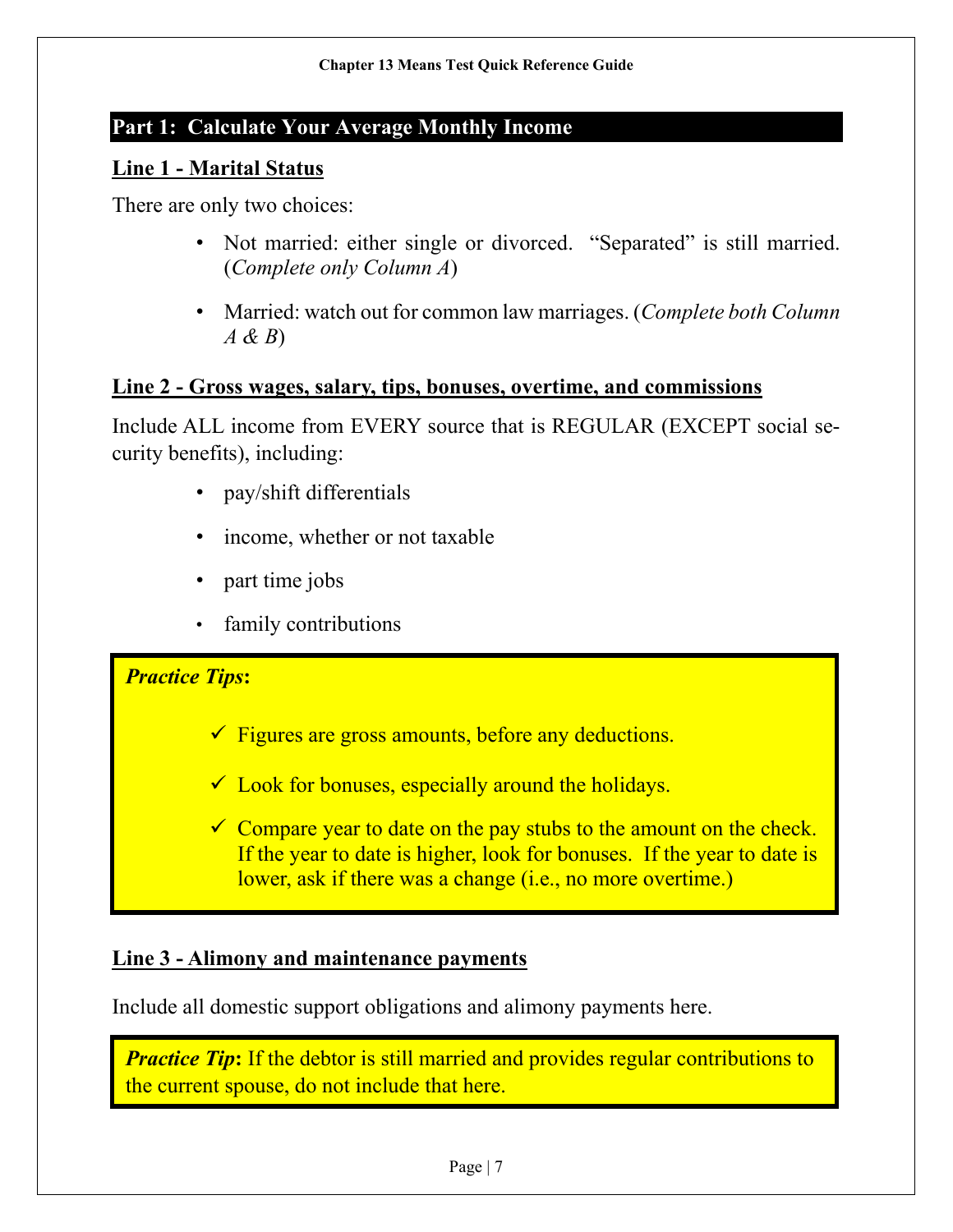## **Line 4 - All amounts from any source which are regularly paid for household expenses, including child support**

Include only those payments that are REGULAR, including:

- payments made monthly, quarterly, or annually
- payments regardless of written agreement
- payments from roommate, partner, parent, or relative regardless of whether living with the debtor
- payments made directly to creditors on behalf of debtor (i.e., rent, car)

Exclude any payments already listed on Line 3, plus:

- payments from non-filing spouse
	- o payments from non-filing spouse should be included as income on Column B

|                                                                                                                                                                                                                                                                                                                                                               | Column A<br>Debtor <sub>1</sub> | Column B<br>Debtor 2 or<br>non-filing spouse |
|---------------------------------------------------------------------------------------------------------------------------------------------------------------------------------------------------------------------------------------------------------------------------------------------------------------------------------------------------------------|---------------------------------|----------------------------------------------|
| Your gross wages, salary, tips, bonuses, overtime, and commissions (before all<br>payroll deductions).                                                                                                                                                                                                                                                        |                                 |                                              |
| Alimony and maintenance payments. Do not include payments from a spouse.                                                                                                                                                                                                                                                                                      |                                 |                                              |
| All amounts from any source which are regularly paid for household expenses of<br>you or your dependents, including child support. Include regular contributions from<br>an unmarried partner, members of your household, your dependents, parents, and<br>roommates. Do not include payments from a spouse. Do not include payments you<br>listed on line 3. |                                 |                                              |

## **Line 5 - Net income from operating a business, profession, or farm**

List gross income and ACTUAL expenses. The fact that debtor "doesn't really make anything" does not excuse the debtor from filling in this section.

- Net can never be less than zero.
- Make sure the debtor is NOT including a draw for him/herself. Taking a draw is income, not an expense.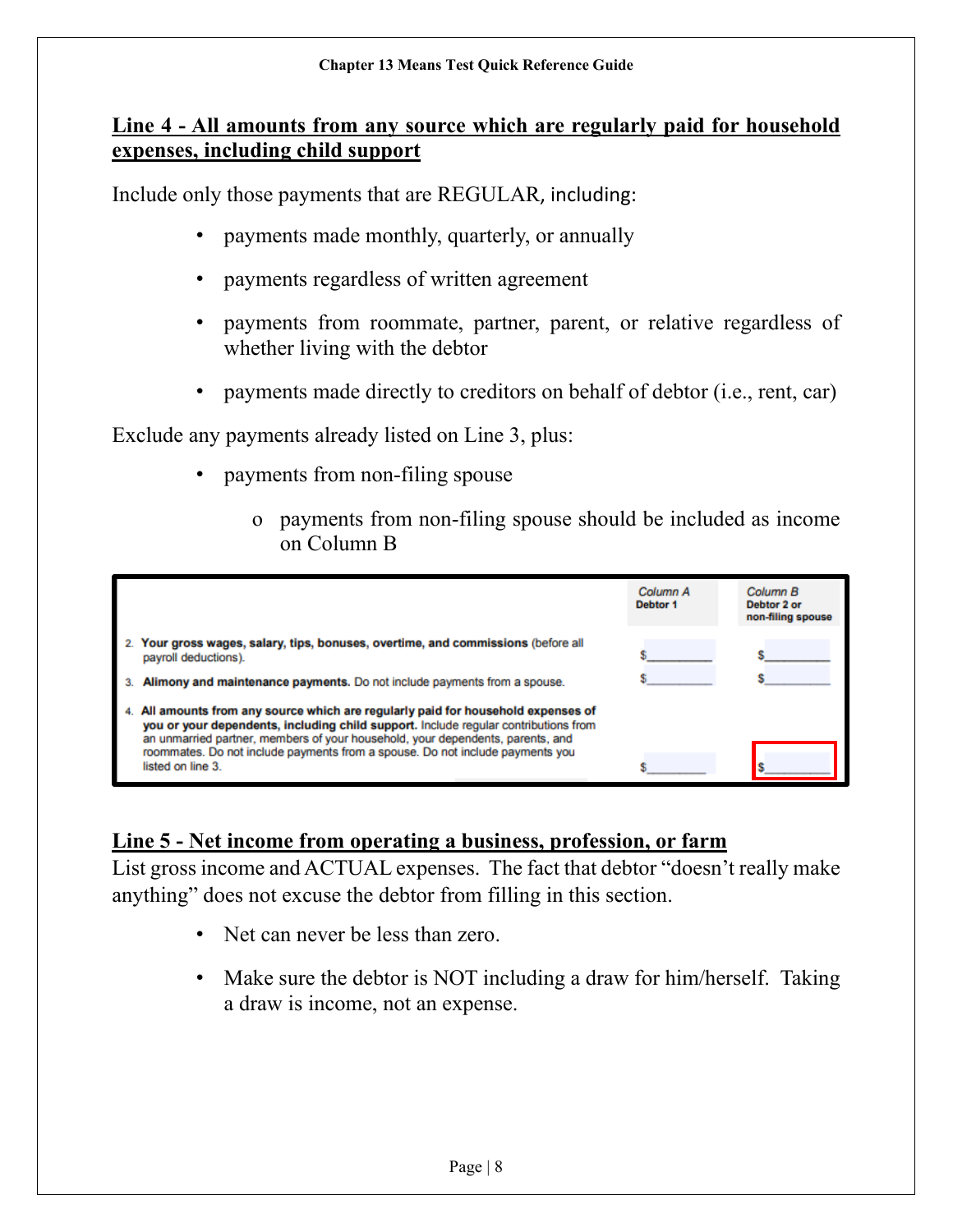Depreciation is not an expense.

*Practice Tip*: Avoid double dipping. If there is a vehicle expense used in the business, you don't get the same vehicle expense deduction here and on Form 122C-2, Line 12 or 13.

### **Line 6 - Net income from rental and other real property**

List the gross rent paid to the debtor and then deduct for the debtor's mortgage, taxes, insurance, etc., on the property.

- Net can never be less than zero.
- Depreciation is not an expense.
- Debt service on rental property goes here:

| 6. Net income from rental and other real property     | Debtor 1 | Debtor 2 |
|-------------------------------------------------------|----------|----------|
| Gross receipts (before all deductions)                |          |          |
| Ordinary and necessary operating expenses             |          |          |
| Net monthly income from rental or other real property |          |          |

*Practice Tip*: Avoid double dipping. Debt service on rental property DOES NOT go on Form 122C-2, Line 33. Form 122C-2 is discussed further below.

## **Line 7 - Interest, dividends, and royalties**

The best place to find any one of these items is on tax returns.

## **Line 8 - Unemployment compensation**

Enter any unemployment compensation here.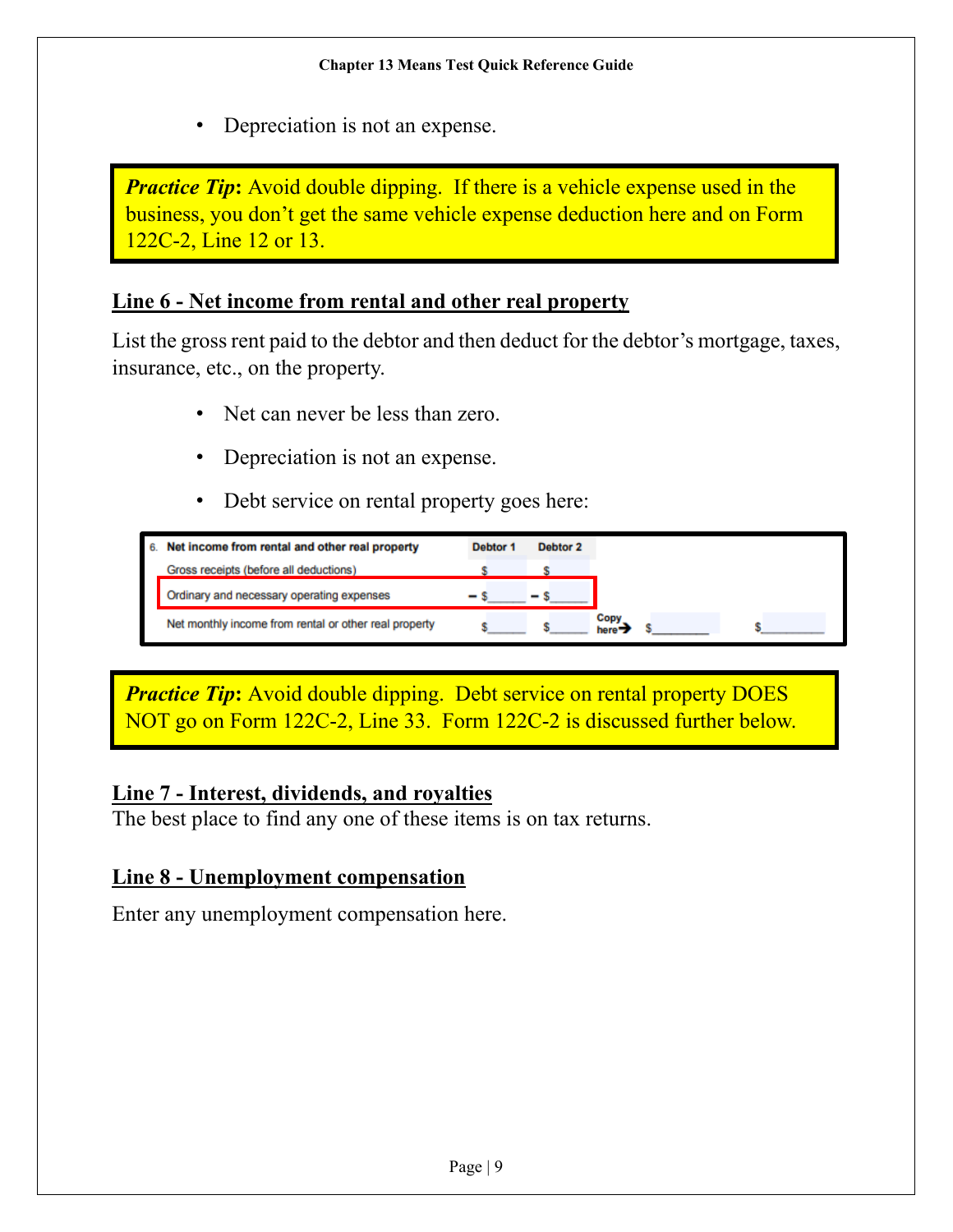• If the compensation is a benefit under the Social Security Act, do not list it in Column A or B, instead used these boxes:

|                                                                                     | Column A<br>Debtor 1 | Column B<br>Debtor 2 or<br>non-filing spouse |
|-------------------------------------------------------------------------------------|----------------------|----------------------------------------------|
| 7. Interest, dividends, and royalties                                               |                      |                                              |
| 8. Unemployment compensation                                                        |                      |                                              |
| Do not enter the amount if you contend that the amount received was a benefit under |                      |                                              |
| For you                                                                             |                      |                                              |
| For your spouse.                                                                    |                      |                                              |

*Practice Tip*: It is the UST's official position that unemployment compensation is not a "benefit under the Social Security Act" and the UST will oppose any entry to the left of Columns A and B.

#### **Line 9 - Pension or retirement income**

Enter any retirement income here.

#### **Include:**

- from any source such as  $401(k)$  and IRAs
- military pensions

#### **Exclude:**

• benefits received under the Social Security Act

*Practice Tip*: Review the debtor's tax returns and bank statements.

#### **Line 10 - Income from all other sources not listed above**

#### **Include miscellaneous income from sources such as:**

- net gambling wins
- cash gifts
- litigation proceeds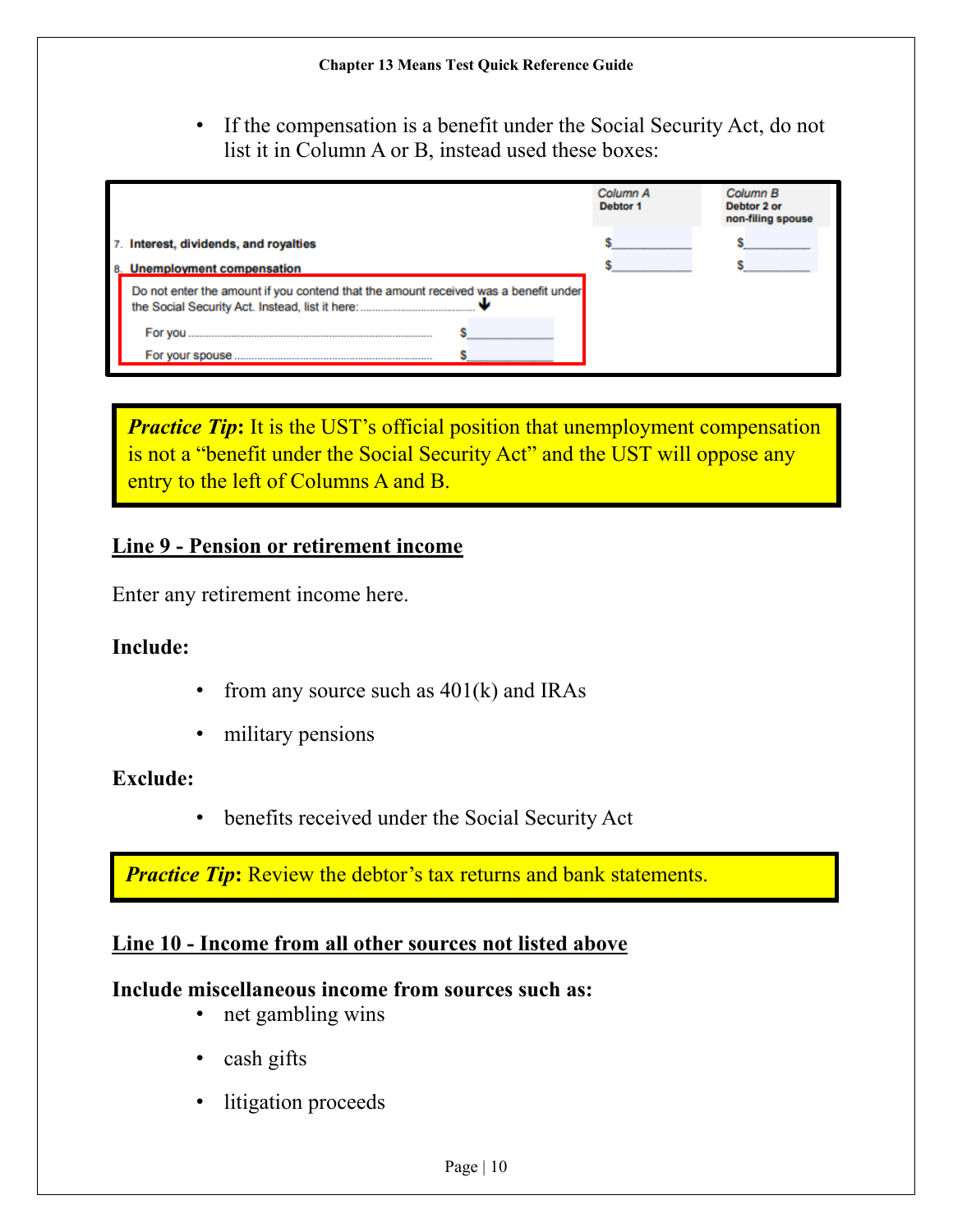- trust income
- private disability income
- foster care payments

## **Exclude:**

- Social Security Act benefits
- income tax refunds
- loan proceeds

*Practice Tip*: Review the debtor's tax returns and bank statements.

## **Line 11 - Calculate your total average monthly income.**

Add Lines 2 through 10 for each Column A and Column B. Then add the total both columns together to calculate total average monthly income.

# **Part 2: Determine How to Measure Your Deductions from Income**

#### **Line 12 - Copy your total average monthly income from line 11**

Enter total average monthly income here.

#### **Line 13 - Calculate the marital adjustment**

Before getting to the calculation, it's helpful to understand the reason behind the marital adjustment:

- Schedules I and J include all the non-filing spouse's income in the income portion of the calculation and permit deduction of the non-filing spouse's expenses.
- Form 122C-1, however, excludes the non-filing spouse's income that is not regularly paid for the household expenses of debtor's dependents.
- Net effect of the above two calculations on the "bottom line" is similar, **BUT exclusion of income on Form 122C-1** *reduces* **Current Monthly Income, while Schedules I and J do not.**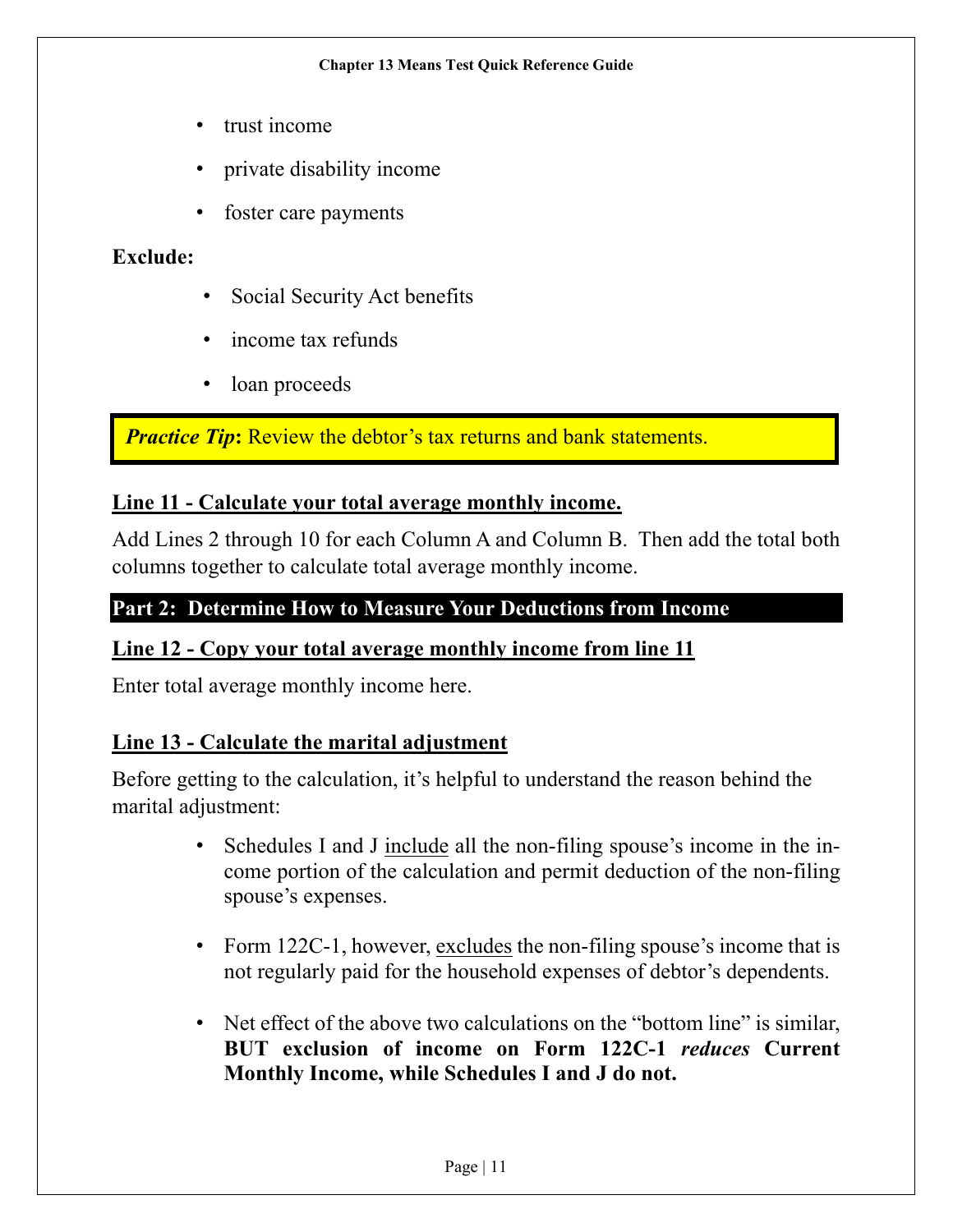- Statutorily:
	- o To calculate the Applicable Commitment Period, 11 U.S.C.  $\S$  1325(b)(4)(A)(ii) requires that the CMI of the debtor and the debtor's spouse be "combined";
	- o However, unlike 11 U.S.C. § 707(b)(7)'s "presumption of abuse,"  $\S 1325(b)(4)(A)(ii)$  makes no exception for spouses who are either legally separated or living separately.

# o **NO EXCEPTIONS**

- Reason?
	- o Form 122C-1, Part 3 compares the debtor's CMI to the state median income, determining whether Form 122C-2 must be used.
		- (i.e., the Means Test deductions must be used, per 11 U.S.C. § 1325(b)(3)'s "amounts reasonably necessary to be expended" language in calculating disposable income)
	- o However, § 1325(b)(3) (disposable income of *the debtor*) does not provide for the inclusion of the income of the debtor's spouse.
	- o THUS, Form 122C-2 attempts to honor the "combining" mandated by  $\S$  1325(b)(4) by including the non-filing spouse's income **while allowing deductions of the non-filing spouse's income that are not regularly contributed towards household expenses of the debtor.**

Now on to the calculation ...

The debtor has three options for calculating the marital adjustment for Line 13:

- 1. The debtor is not married  $\rightarrow$  Enter a 0 on the "Total" line.
- 2. The debtor is married, and spouse is filing with the debtor  $\rightarrow$  Enter a 0 on the "Total" line.
- 3. The debtor is married and spouse is NOT filing with the debtor.
	- o By selecting this option, the debtor contends that the income of a spouse should NOT be included as income in a non-joint filing.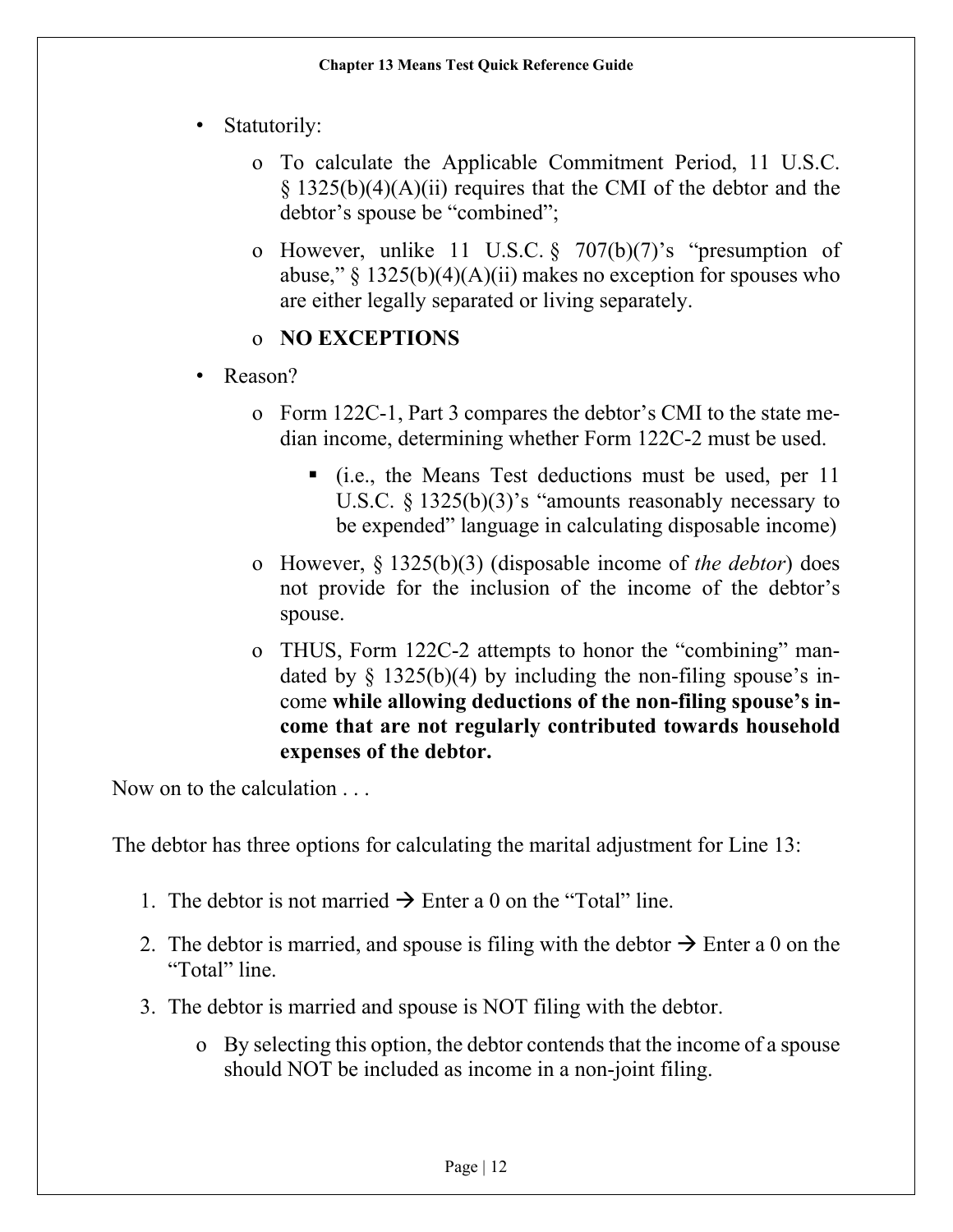- o Debtor must fill in the amount of the income from Line 11, Column B (spouse), that was NOT regularly paid for the household expenses of the debtor (or dependents of debtor). For example:
	- o payment of spouse's tax liability,
	- o spouse's support of someone other than debtor or the debtor's dependents
	- o insurance
	- o retirement (mandatory such as 401(k) loans)
	- o child support payments
	- o gym dues, union dues, uniforms, loans from employer
	- o secured debt payments (i.e., cars, boats) that will not be listed on:
		- Form 122C-2, Line 13 (Vehicle Ownership); or
		- Form 122C-2, Line 33 (Debts secured by an interest in property).

*Practice Tip*: Watch out for car payments made by non-filing spouse, for which the non-filing spouse is liable, but where the car is driven by the debtor. Such payments MUST be taken as a marital deduction and are not considered contributions to the debtor's household expenses. *See* 11 U.S.C. § 707(b)(2)(A)(ii) ("the monthly expenses of the debtor shall not include any payments for debts").

- o student loans
- o repayment plans with the IRS
- o non-filing spouse's credit card debt payments:
	- Deduct the minimum monthly payment unless you can justify higher amounts via monthly statements

**CAUTION:** some of the expenses charged to a credit card could be amounts regularly contributed to the household expenses of the debtor (i.e., utilities), and thus constitutes income.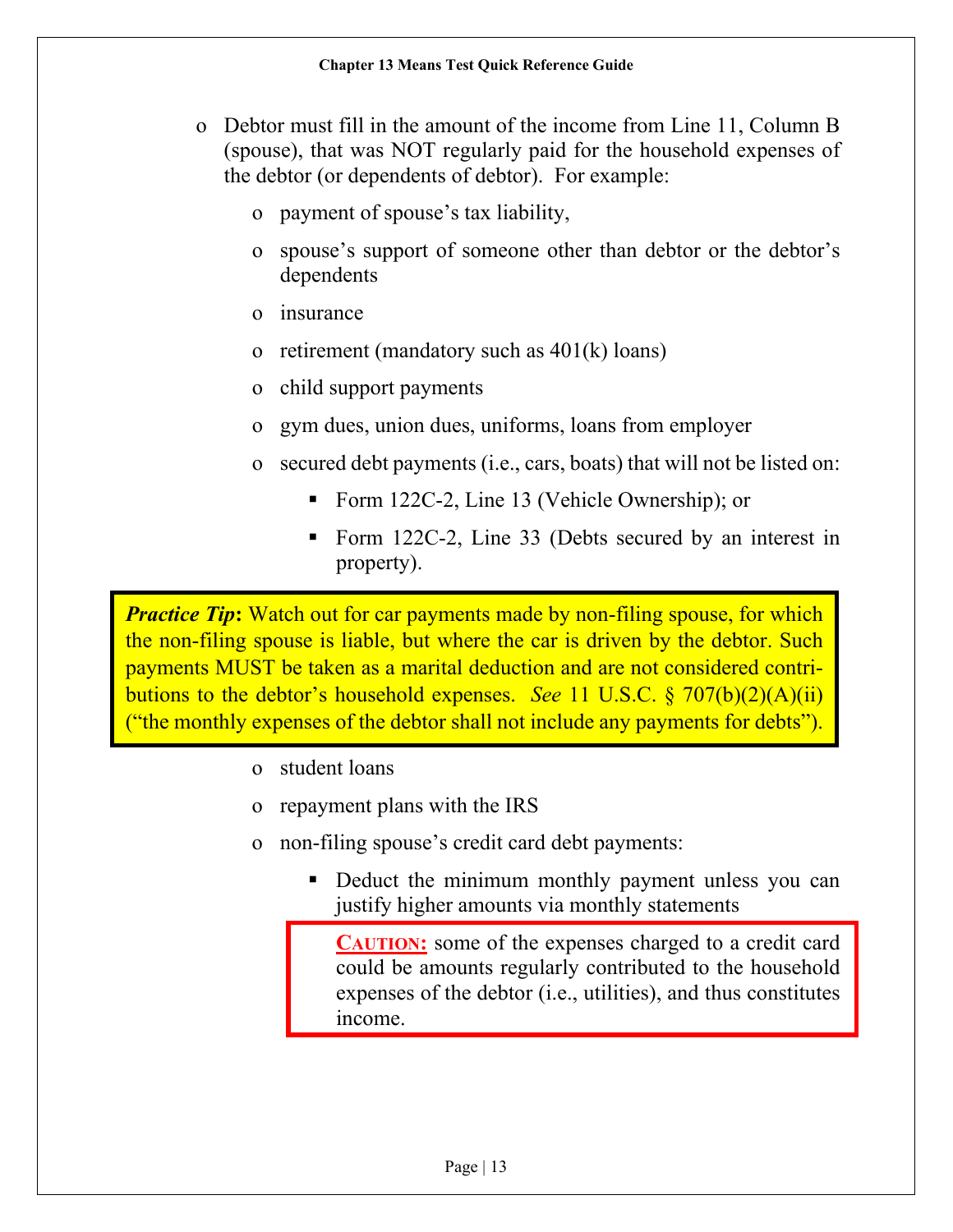# *Practice Tips***:**

- $\checkmark$  It is the UST's official position to oppose any amount—other than 0 listed on Form 122C-1, Line 13.
- $\checkmark$  Avoid double dipping. If the debtor and non-filing spouse are liable for a car payment, do not list it as a marital adjustment on Form 122C-1, Line 13 AND Form 122C-2, Line 13. Use only Form 122C-2, Line 13.

# **Line 14 - Your current monthly income**

Enter the difference between the amount on Line 12 and the amount on Line 13 (i.e., total average monthly income minus marital adjustment).

## **Line 15 - Calculate your current monthly income for the year**

Enter the sum of the amount on Line 14 multiplied by 12.

## **Line 16 - Calculate the median family income that applies to you**

Line 16 consists of three entries:

- 1. State where the debtor resides.
	- If the debtor is married and maintains households in different states, where the debtor resides is determined based on where most of the family members reside.
- 2. Household size includes the debtor, the debtor's spouse, and any dependents as defined in IRS Publication 501.
	- Exception: a household may consist of unmarried individuals and their children; however, if an individual is counted as a family member for median income purposes, then that individual's income should be included as income on Part 1 of the Form.
- 3. Enter median income from Census Bureau website for the debtor's state and household size.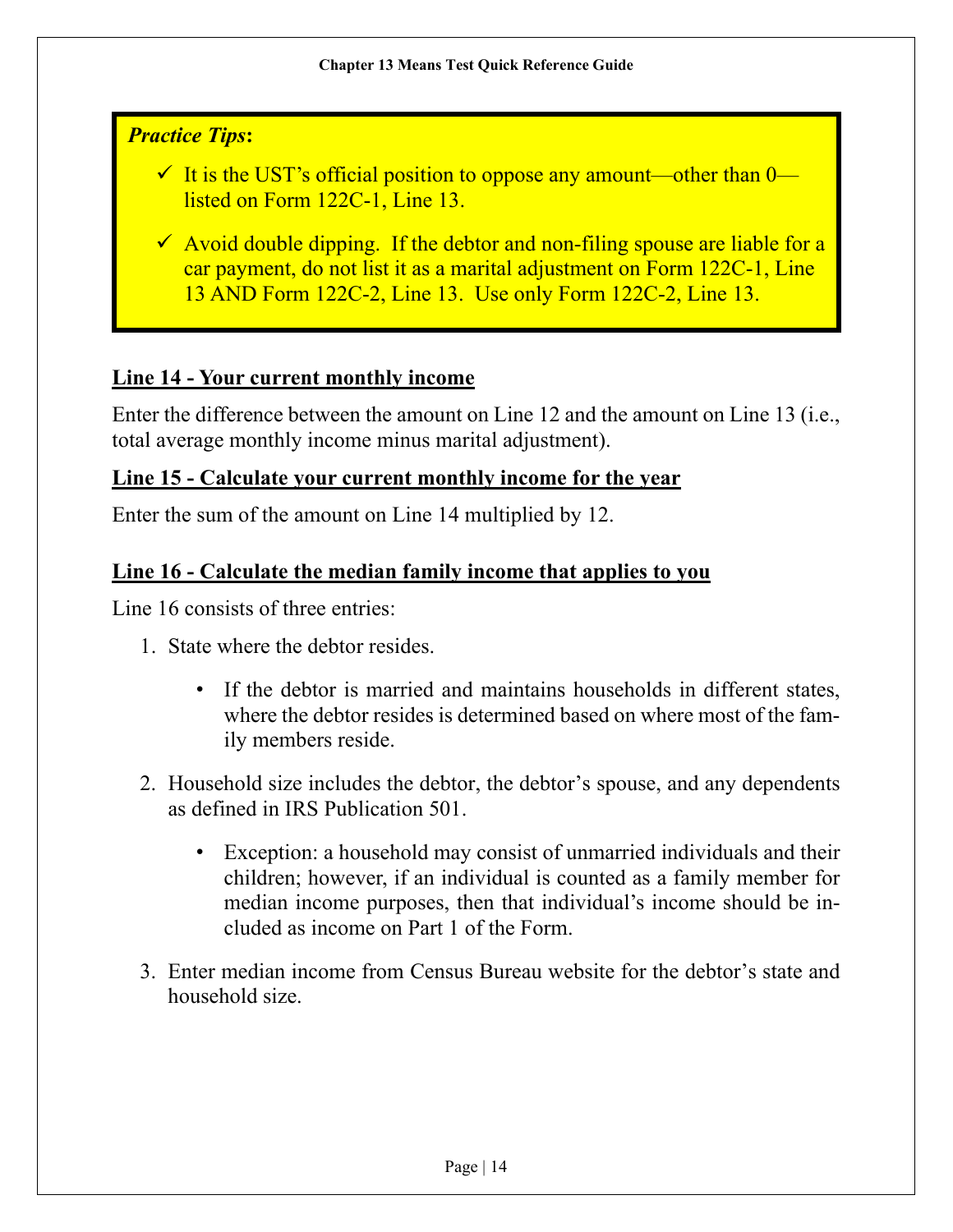#### **Line 17 - How do the lines compare?**

Compare Lines 15b and 16c to determine whether the debtor has "passed" or "failed" the Means Test.

- 1. If the amount on Line 15b is **less than or equal to** the amount on Line 16c, then disposable income is not determined under 11 U.S.C. § 1325(b)(3). Go to the first page of Form 122C-1 and check box 1.
	- Do not fill out Form 122C-2 (i.e., the debtor has **passed** the Means Test).
- 2. If the amount on Line 15b is **more than** the amount on Line 16c, then disposable income is determined under 11 U.S.C.  $\S$  1325(b)(3). Go to the first page of Form 122C-1 and check box 2.
	- Fill out Form 122C-2 (i.e., the debtor has **failed** the Means Test).



# **Part 3: Calculate Your Commitment Period Under 11 U.S.C. § 1325(b)(4)**

The Applicable Commitment Period is either 3 years or 5 years as determined by  $§ 1325(b)(4).$ 

#### **Line 18 - Copy your total average monthly income from line 11**

Enter the total from Line 11 here.

## **Line 19 - Deduct the marital adjustment if it applies**

There are two options for Line 19a: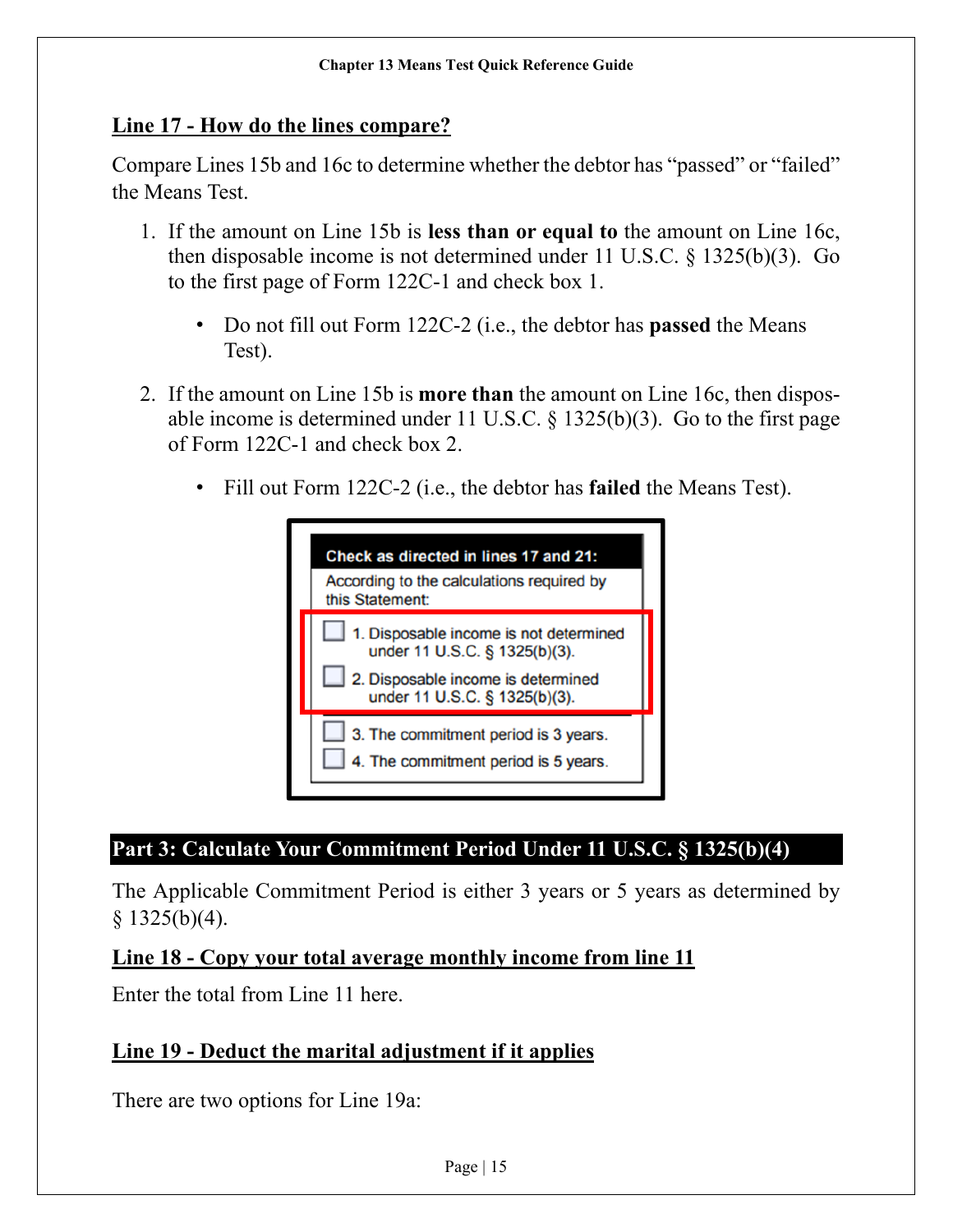- 1. If the debtor took the marital adjustment on Line 13, enter that number on Line 19a.
- 2. If the marital adjustment on Line 13 did not apply to the debtor, enter 0 on Line 19a.

On Line 19b, enter the difference between Line 18 and Line 19a.

#### **Line 20 - Calculate your current monthly income for the year**

There are three entries for Line 20:

- 1. On Line 20a, enter the amount from Line 19b.
- 2. On Line 20b, enter the sum of the amount of 19b multiplied by 12. This is the debtor's current monthly income for Part 3 of Form 122C-1. This may be different than the debtor's CMI on Line 15.
- 3. On Line 20c, enter the amount from Line 16c, the median family income for the debtor's state and household size.

#### **Line 21 - How do the lines compare?**

Compare Line 20b with Line 20c to determine the Applicable Commitment Period.

- 1. If the amount on Line 20b is less than the amount on Line 20c, the debtor's Applicable Commitment Period is 3 years. Go to the first page of Form 122C-1, check box 3.
- 2. If the amount on Line 20b is more than or equal to Line 20c, the debtor's Applicable Commitment Period is 5 years. Go to the first page of Form 122C-1, check box 4.

\*See graphic on next page.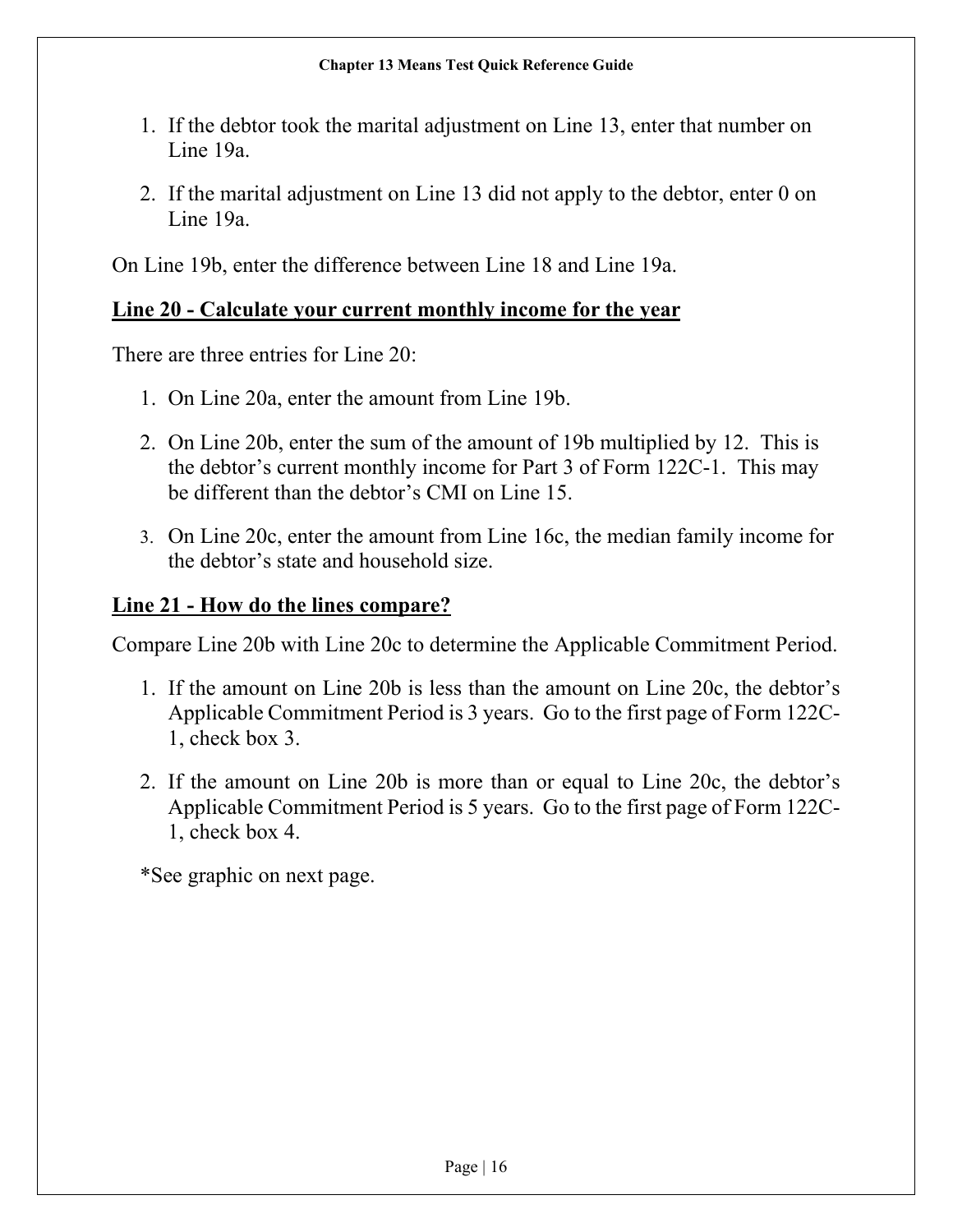

# **Part 4: Sign Below**

The debtor must sign Form 122C-1 under penalty of perjury, declaring that the information on the Form is true and correct.

*Reminder***:** Review Lines 17a and 17b. If the debtor checked Line 14A, do not fill out Form 122C-2. If the debtor checked Line 17b, you must fill out Form 122C-2 and file it with Form 122C-1.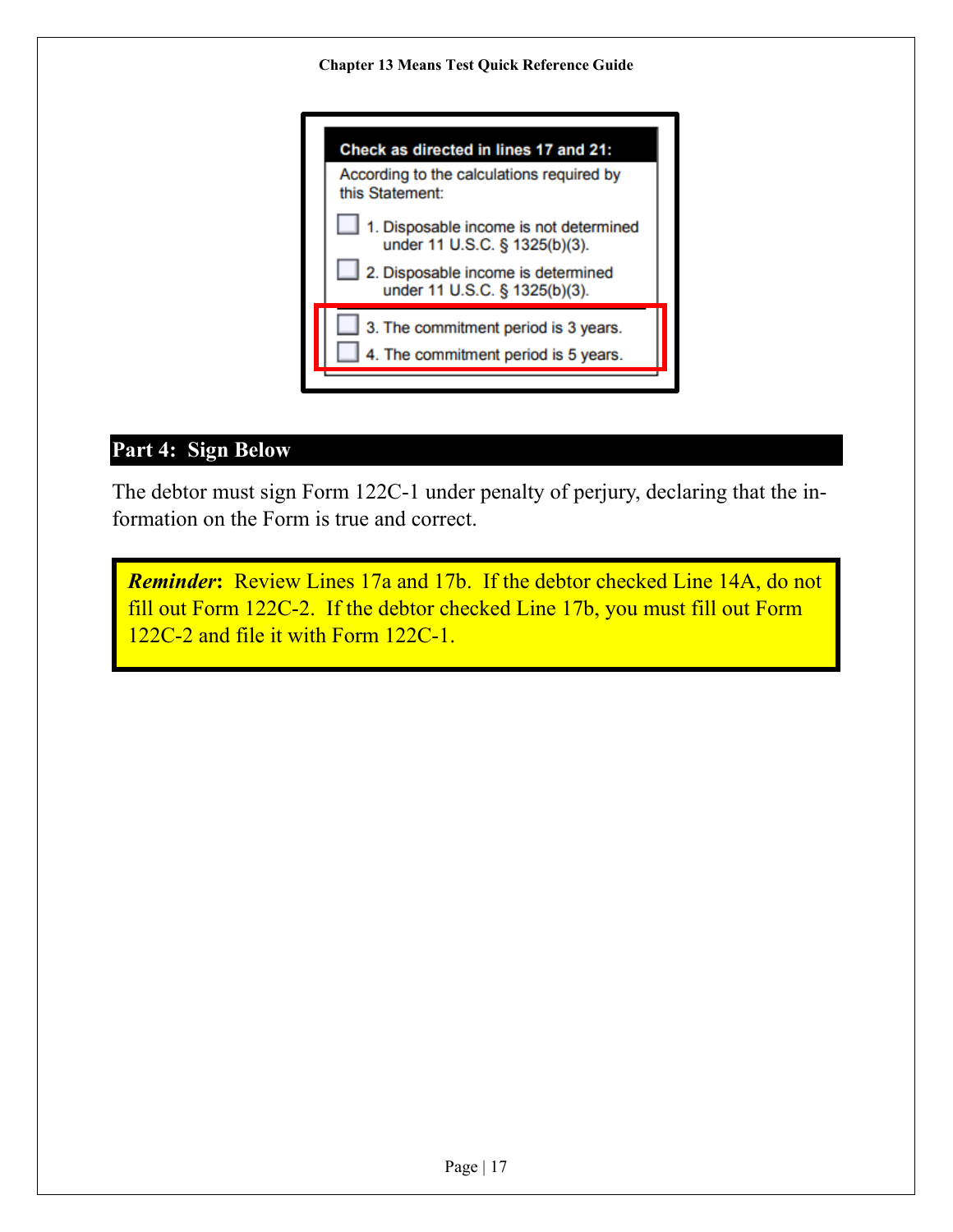# **Official Form 122C-2**

## **Chapter 13 Calculation of Your Disposable Income**

**Instructive Cases:**

#### **In re Nowlin, 576 F.3d 258 (5th Cir. 2009)**

**Facts:**

- Above-median debtor's Plan provided for only \$195.00 per month for creditors due to deductions of \$1,134 per month to repay a 401(k) loan, and \$1,062 in new monthly contributions to the  $401(k)$  plan with only \$980.45 or 3% total over 60 months of general unsecured claims.
- At confirmation the debtor testified that her  $401(k)$  loan would be paid off in two years
- The bankruptcy court denied confirmation holding that "projected" monthly income" required the debtor to dedicate the income freed up after paying off the 401(k) loan to her Plan, since the amount was reasonably certain to be available.

**Held:** While an above-median-income Chapter 13 debtor's "*projected disposable income*" presumptively consists of the debtor's statutorily defined "*disposable income*" mechanically projected into the future for the duration of the plan, any party may rebut this presumption by presenting evidence of present or reasonably certain future events that substantially change the debtor's financial situation. The Court rejected the debtor's position of applying just the mechanical projection of pre-petition income.

## **Hamilton v. Lanning, 560 U.S. 505 (2010)**

**Facts:** The debtor had received a buyout from a prior employer during the sixmonth timeframe prior to filing bankruptcy, something that was not likely to occur again in the foreseeable future. However, the buyout still counted as an income event within the six-month period preceding the bankruptcy filing, thereby artificially inflating the means test income numbers.

**Held:** When a bankruptcy court calculates a chapter 13 debtor's *projected disposable income*, the court may account for changes in the debtor's income or expenses that are known or virtually certain at the time of confirmation.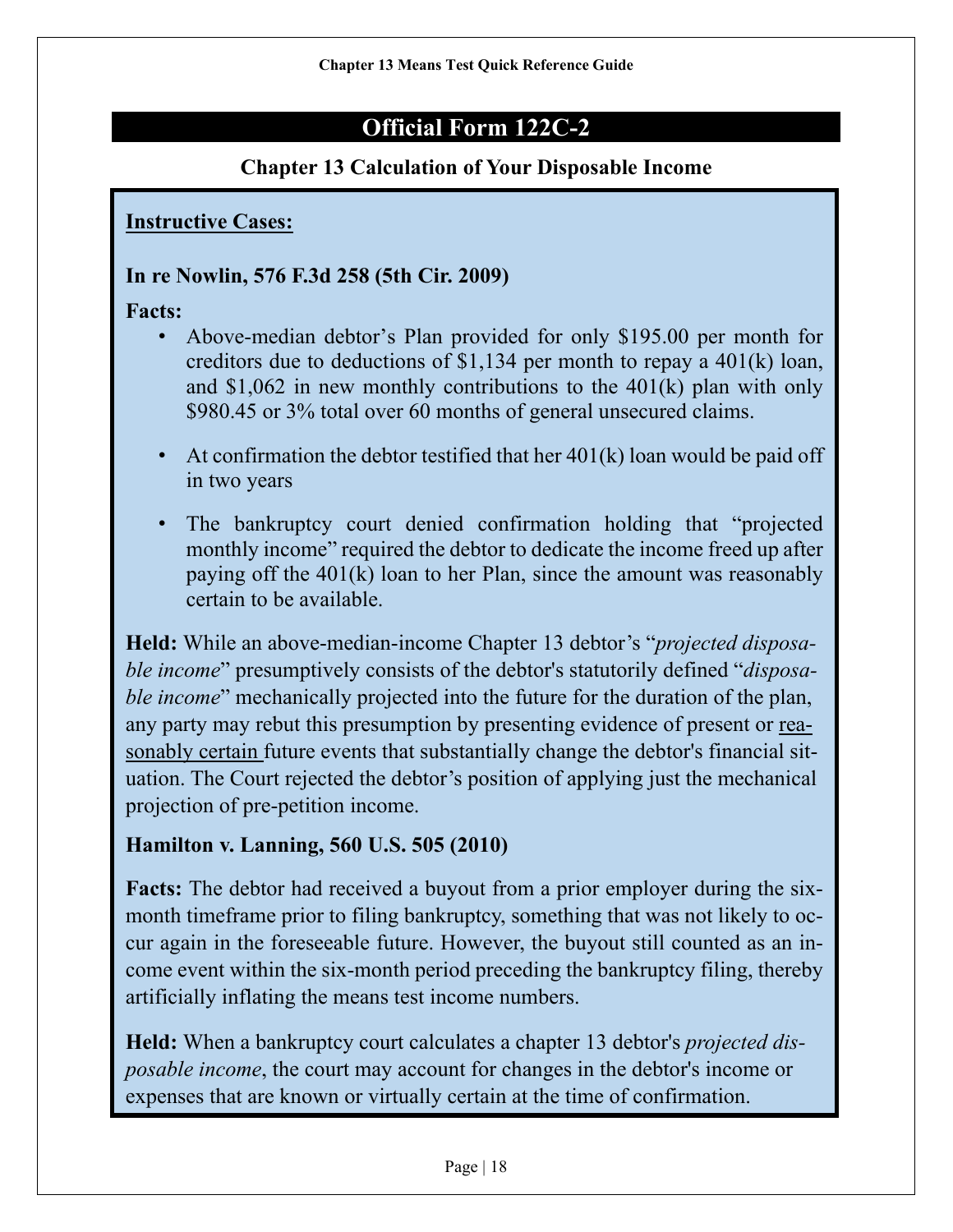# **In re Ransom, 562 U.S. 61 (2011)**

**Facts:** The debtor listed a car that he owned free and clear of any liens but nonetheless claimed a car-ownership deduction of \$471.

**Held:** A debtor who does not make loan or lease payments may not take the car-ownership deduction in calculating his *projected disposable income* under the means test but may still be entitled to the operating costs deduction. The car-ownership category encompasses the costs of a car loan or lease and nothing more.

## **Part 1: Calculate Your Deductions from Your Income**

## **Lines 1–4**

Lines 1–4 are not used on Form 122C-2. They are applicable only in chapter 7 cases.

## **Line 5 - The number of people used in determining your deductions from income**

Enter the number of people who could be claimed as a dependent on the debtor's federal income tax return and any additional dependents the debtor supports.

Note: This number could be different than the debtor's household size.

*Practice Tip*: You MUST use IRS National Standards to fill in Lines 6 and 7. You can obtain the National Standards at [www.justice.gov/ust/means-testing.](http://www.justice.gov/ust/means-testing)

## **Line 6 - Food, clothing, and other items**

Using the number of people entered in Line 5 enter the amount for:

- apparel and services
- meals at home or away
- house keeping supplies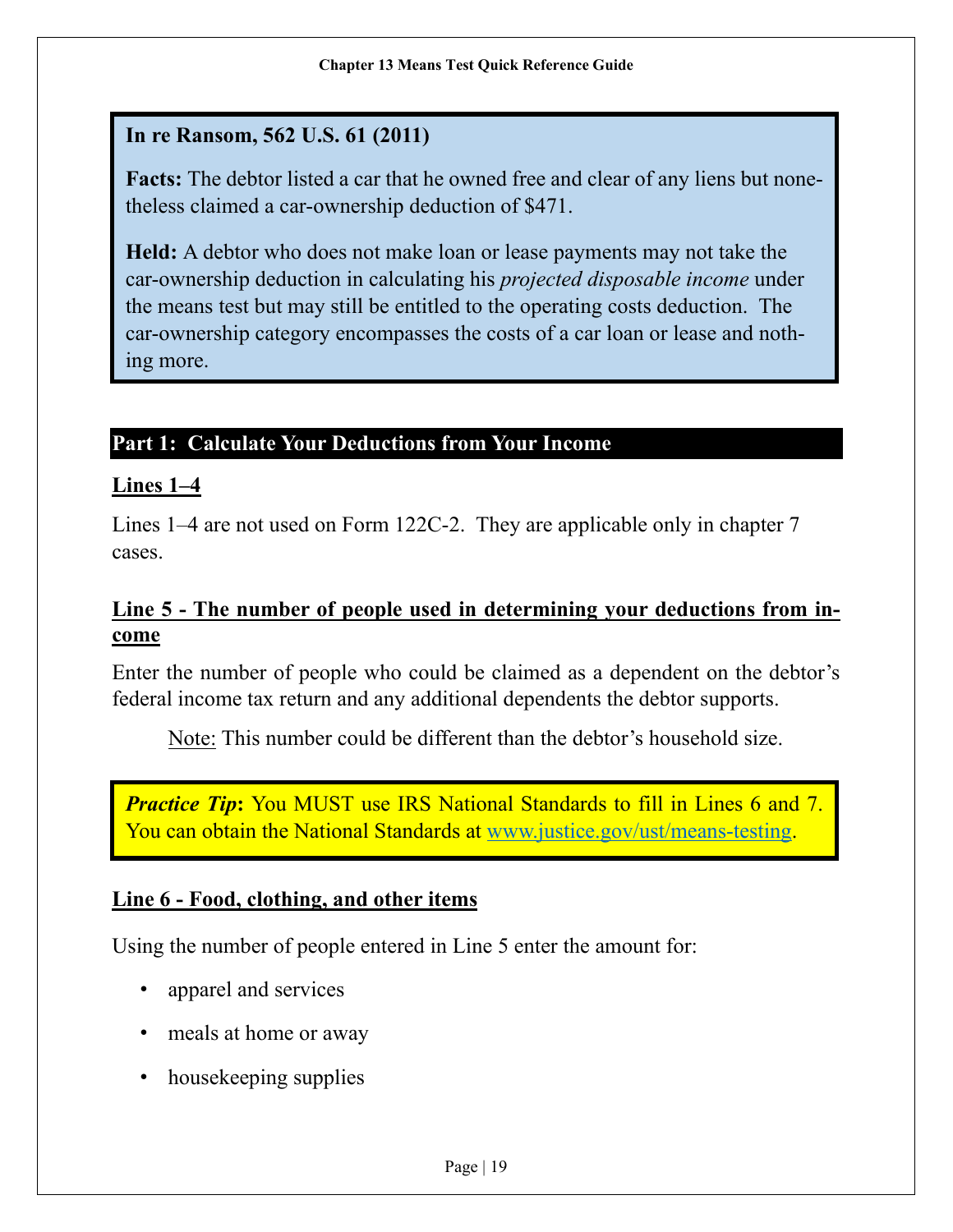- personal care products and services
- miscellaneous personal expenses

## **Line 7 - Out of pocket health care allowance**

There are two separate categories that need to be filled out for Line 7: one for people under age 65 and one for people over age 65:

- Under age 65:
	- o Line 7a: Enter the out-of-pocket health care allowance amount from the IRS National Standards.
	- o Line 7b: Based on the number of people entered on Line 5, enter how many of those people are **under** age 65.
	- o Line 7c: Enter the sum of Line 7a multiplied by Line 7b.
- Over age 65 (IRS National Standards provide higher health care allowances)
	- o Line 7d: Enter the out-of-pocket health care allowance amount from the IRS National Standards.
	- o Line 7e: Based on the number of people entered on Line 5, enter how many of those people are **over** age 65.
	- o Line 7f: Enter the sum of Line 7d multiplied by Line 7e.

*Practice Tip*: Note that actual amounts expended by the debtor that exceed the IRS National Standards **and** that are not reimbursed by insurance **or** paid by a health savings account, may be claimed on Form 122C-2, Line 22 (additional health care expenses), but not here.

#### **Line 8 - Housing and utilities – Insurance and operating expenses**

Based on (i) county of residence and (ii) number of people entered on Line 5, enter the appropriate amount from the IRS Local Standards.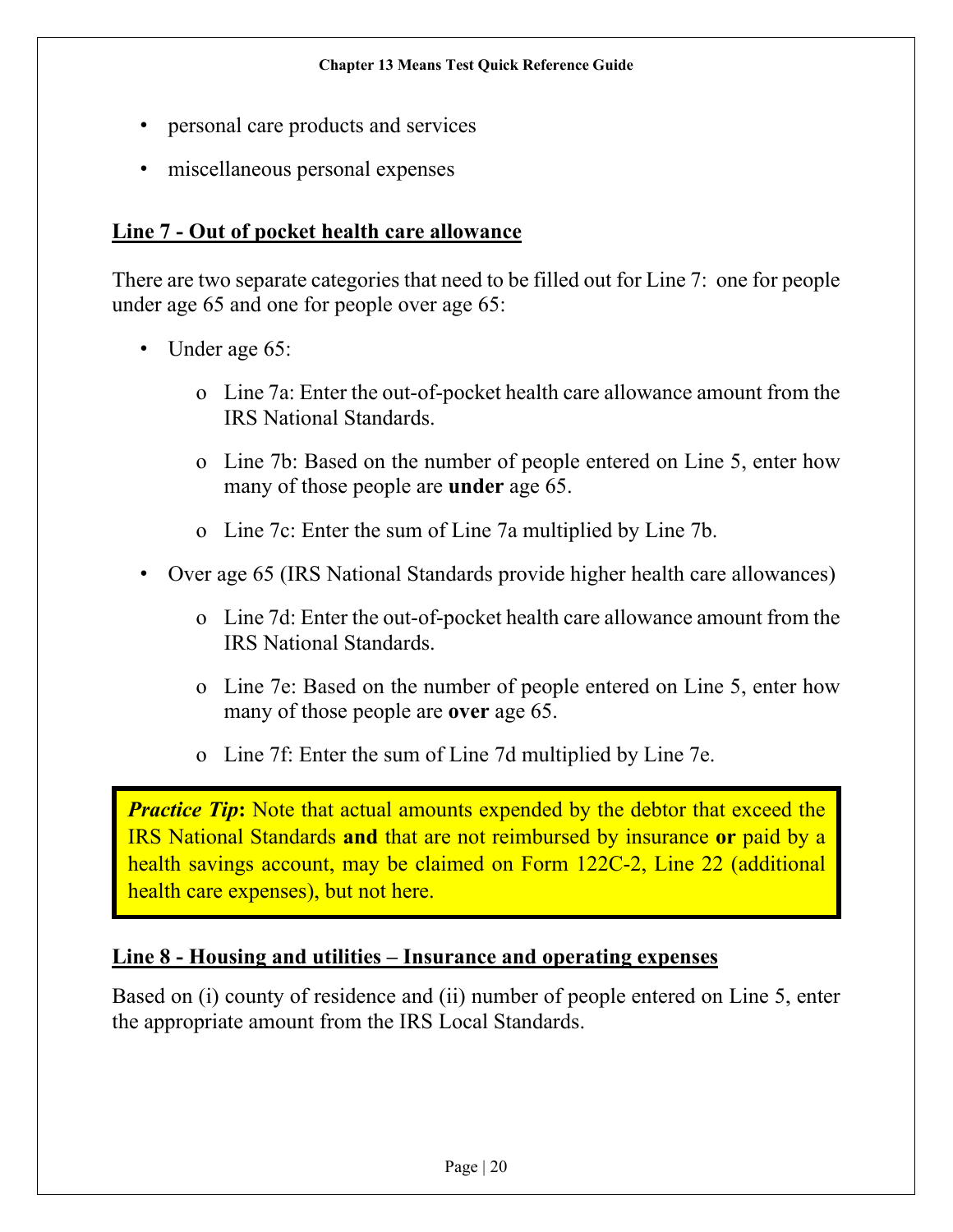- Include:
	- o Maintenance and repairs
	- o Home and cell phones
	- o Insurance
	- o Gas
	- o Electricity
	- o Water
	- o Garbage collection

*Practice Tip*: You MUST use IRS Local Standards to fill in Lines 8 through 15. You can obtain the Local Standards at [www.justice.gov/ust/means-testing.](http://www.justice.gov/ust/means-testing)

# **Line 9 - Housing and Utilities – Mortgage or rent expense**

**Line 9a:** Based on (i) county of residence and (ii) number of people entered on Line 5, enter the dollar amount from the IRS Local Standards for mortgage/rent.

Line 9b: Enter the total average monthly payment for all mortgages and other debts secured by your home, calculated by:

- Add all amounts that are contractually due (i.e., first and second liens) to each secured creditor in the 60 months after you file for bankruptcy;
- Divide that number by 60.

*Practice Tip*: Do not include ad valorem taxes or HOA fees. Those will be entered on Form 122C-2, Line 34 (debts necessary to secure your primary residence).

**Line 9c:** Subtract Line 9b from Line 9a. If the number is less than \$0, then enter \$0.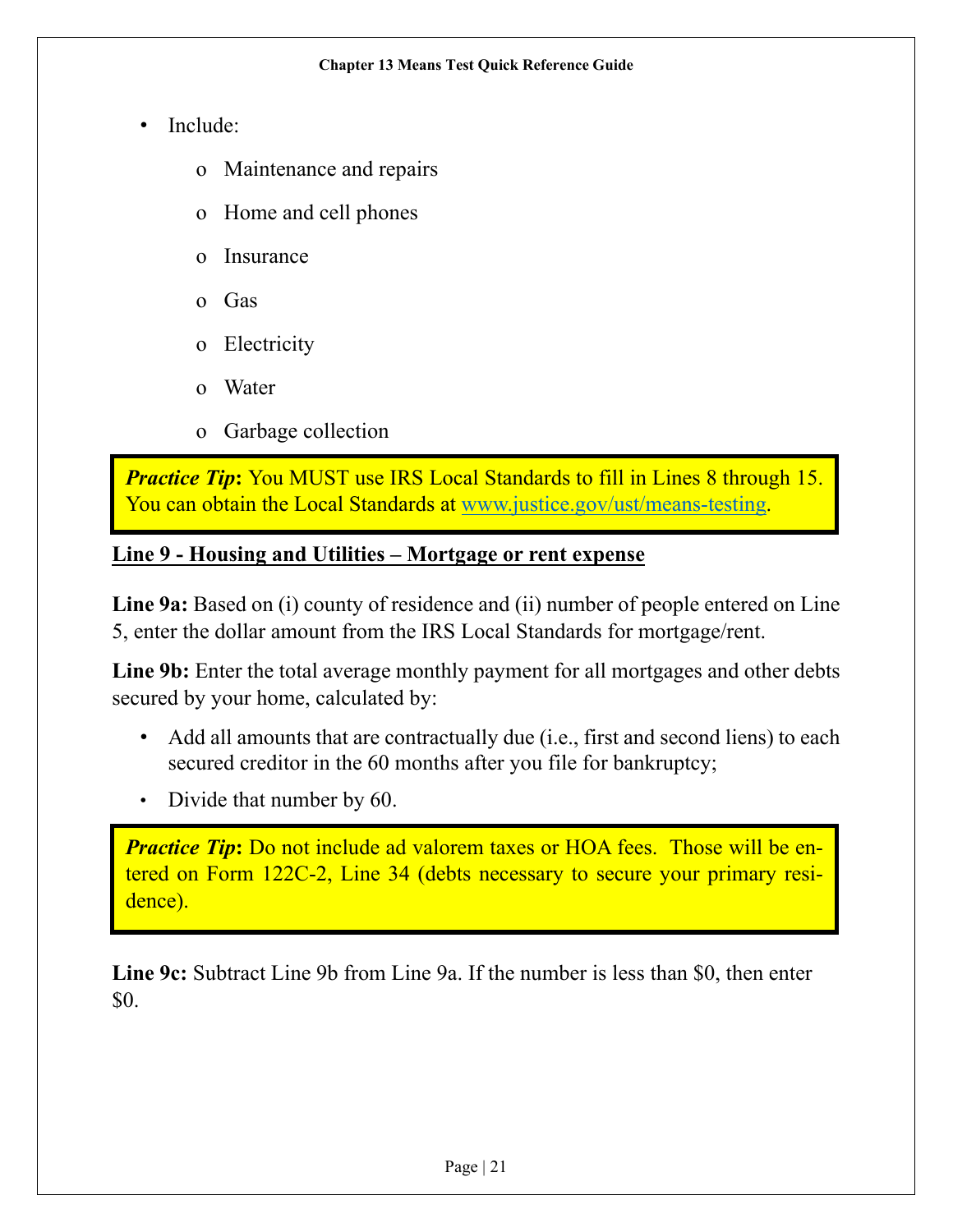# *Practice Tip***:**

 $\checkmark$  Avoid double dipping. The debtor may not take the full amount of the IRS Local Standard for mortgage/rent on Form 122C-2, Line 9a and fail to deduct the monthly mortgage payment on Line 9b. This is so that the debtor benefits from the higher of either the IRS Local Standard or the actual mortgage payment, but not both.

 $\checkmark$  Surrender. If the home is surrendered, the debtor gets the IRS "operating" expense" (to be claimed on Form 122C-2, Line 8), not the mortgage expense.

 $\checkmark$  One Deduction. If filing jointly, the debtors allowed only one IRS Local Standard mortgage/rent deduction, even if they are separated and maintaining two households.

**Line 10 - If you claim that the U.S. Trustee's Program's division of the IRS Local Standard for housing is incorrect and affects the calculation of your monthly expenses, fill in any additional amount you claim.**

*Practice Tip*: The UST notes that this line is often used improperly by debtors to claim housing expenses in excess of the IRS Standards and the UST will likely object.

## **Line 11 - Local transportation expenses.**

Check the appropriate box that reflects the number of vehicles for which the debtor claims an ownership interest or operating expense.

- If the debtor has no vehicles, then proceed to Line 14.
- If the debtor has 1 or more vehicles, fill out both Line 12 and Line 13.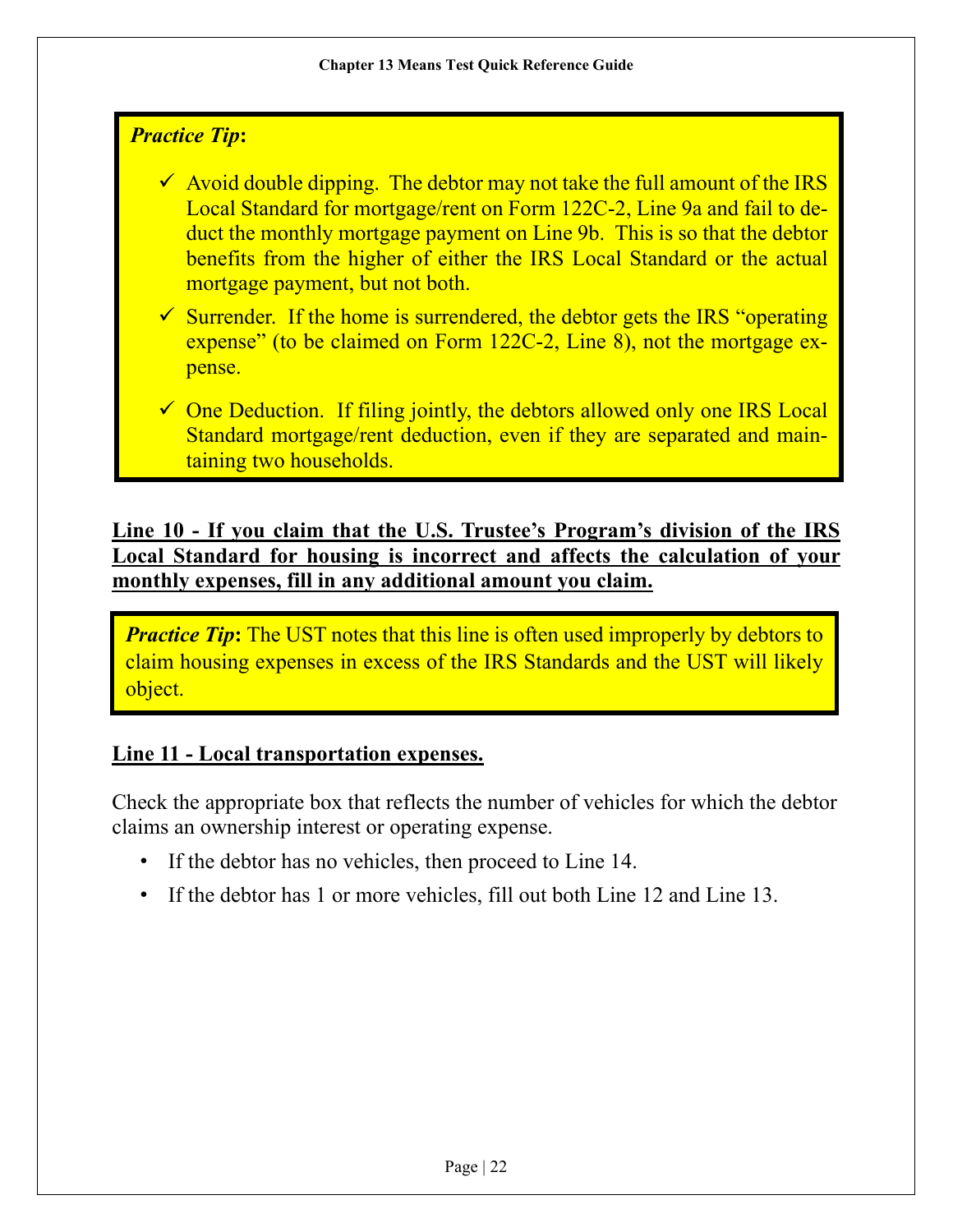# *Practice Tip***:**

- $\checkmark$  It does not matter where the vehicle is located. For example, even if one of the vehicles is away at college with a dependent and the debtor has an ownership interest in it, it must be counted.
- $\checkmark$  Make sure that Form 122C-2, Line 11 matches Line 3 of Bankruptcy Schedule A/B. If the debtor claims two vehicles here and only one on Schedule A/B, the debtor will have some explaining to do.
- $\checkmark$  Vehicles that are not operational (i.e., don't have an engine) don't qualify for this expense.

# **Line 12 - Vehicle Operation Expense.**

Enter *Operating Costs* for the debtor's Census region or metropolitan statistical area from the IRS Local Standards for the number of vehicles for which the debtor claims an operating expense.

#### **Line 13 - Vehicle ownership or lease expense.**

Describe and calculate the new ownership or lese expense for each of the debtor's vehicles. The debtor is limited to two vehicles here.

- **Lines 13a and 13d:** Enter the IRS Local Standard for the vehicle.
- **Line 13b and 13e:** To calculate the average monthly payment, add all amounts that are contractually due (including principal and interest) to each secured creditor in the 60 months after the debtor files for bankruptcy and divide by 60.
	- o The total **may or may not** necessarily be the same as the debtor's monthly payment amount.
		- Ex: if the debtor has 42 payments over the next 60 months of \$600 each, the amount for Line 13b and 13e would be \$420.00 not \$600.00.
- **Line 13c and 13f:** Subtract the average monthly payment (Line 13b or 13e) from the IRS Local Standard (Line 13a or 13d).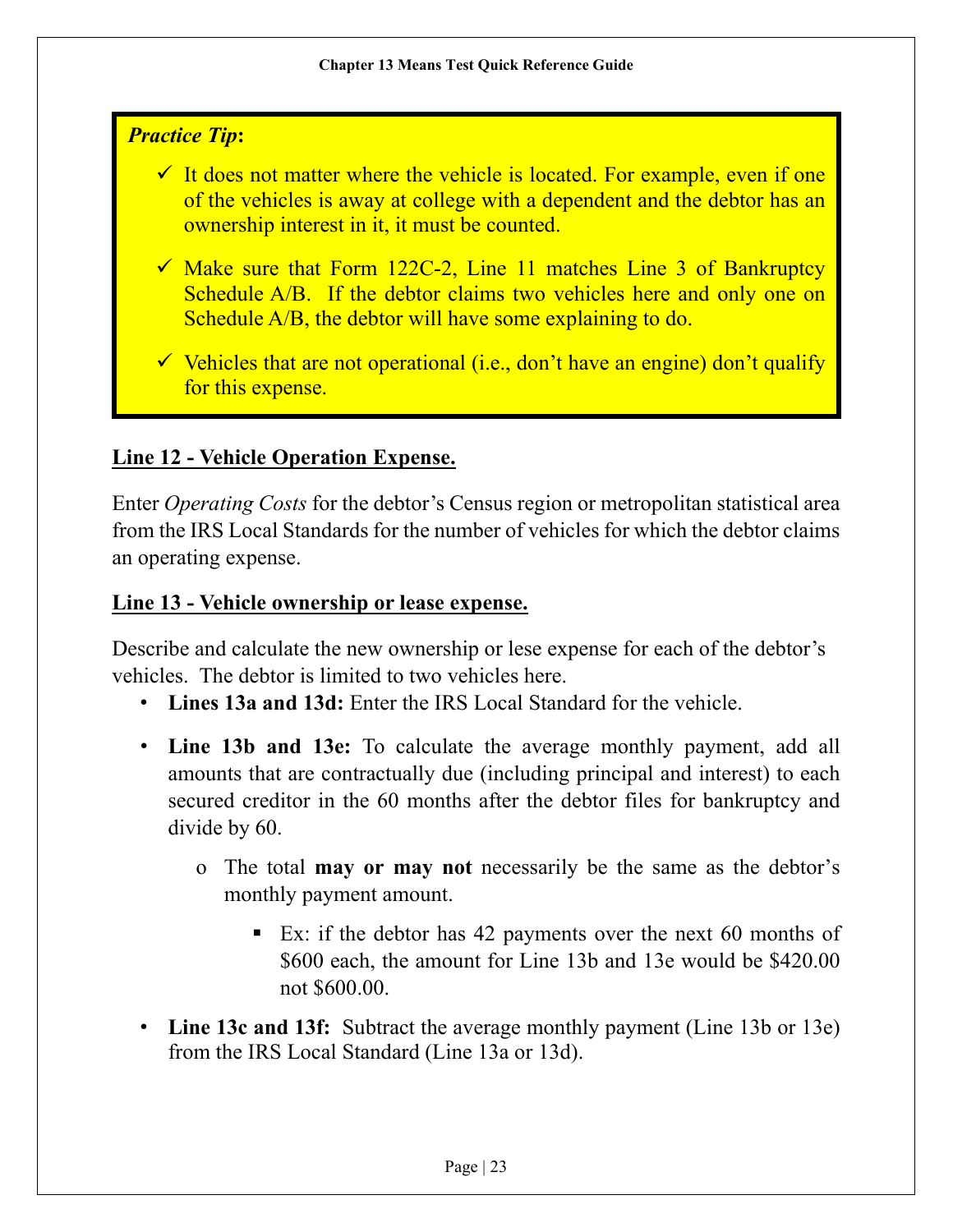- o If this number is less than \$0, then enter \$0, DO NOT enter a negative number.
- o The amount for Line 13 is **not** the current payoff on the debt. The payoff does not include unaccrued interest.

# *Practice Tip***:**

- $\checkmark$  You may not claim the expense if you do not make loan or lease payments on the vehicle. *Ransom v. FIA Card Services, N.A.*, 562 U.S. 61 (2011). Borrowing a vehicle without making payments does not qualify for an ownership expense.
- $\checkmark$  If the vehicle is being surrendered, you do not get to take the expense.
- $\checkmark$  Avoid double dipping. You cannot take the ownership or leasing expense on Form 122C-2, Line 13a and then fail to deduct the monthly lien payment on Form 122C-2, Line 13b. Line 13 allows the debtor to take the higher of the actual loan or lease payment and vehicle ownership expense.
- The ownership/lease expense **does not** go on Form 122C-2, Line 13 if the debtor is NOT liable for the debt. *See In re Hall*, 559 B.R. 463 (S. D. Tex. Corpus Christi, 2016) (In calculating her "projected disposable income," above-median-income chapter 13 debtor was not entitled to standard vehicle ownership deduction for motor vehicles that were owned by her nonfiling spouse).

## **Line 14 - Public transportation expense.**

If the debtor claimed 0 vehicles on Line 11, then enter the Local Standard amount **regardless whether the debtor uses public transportation**. Enter \$0 on this line if the debtor claimed vehicles on Line 11.

## **Line 15 - Additional public transportation expense.**

If the Debtor claimed 1 or more vehicles on Line 11, but also claims an additional public transportation expense, enter that expense here. The amount cannot exceed the IRS Local Standards for Public Transportation.

• Ex The debtor owns vehicles, but often rides the bus to and from work.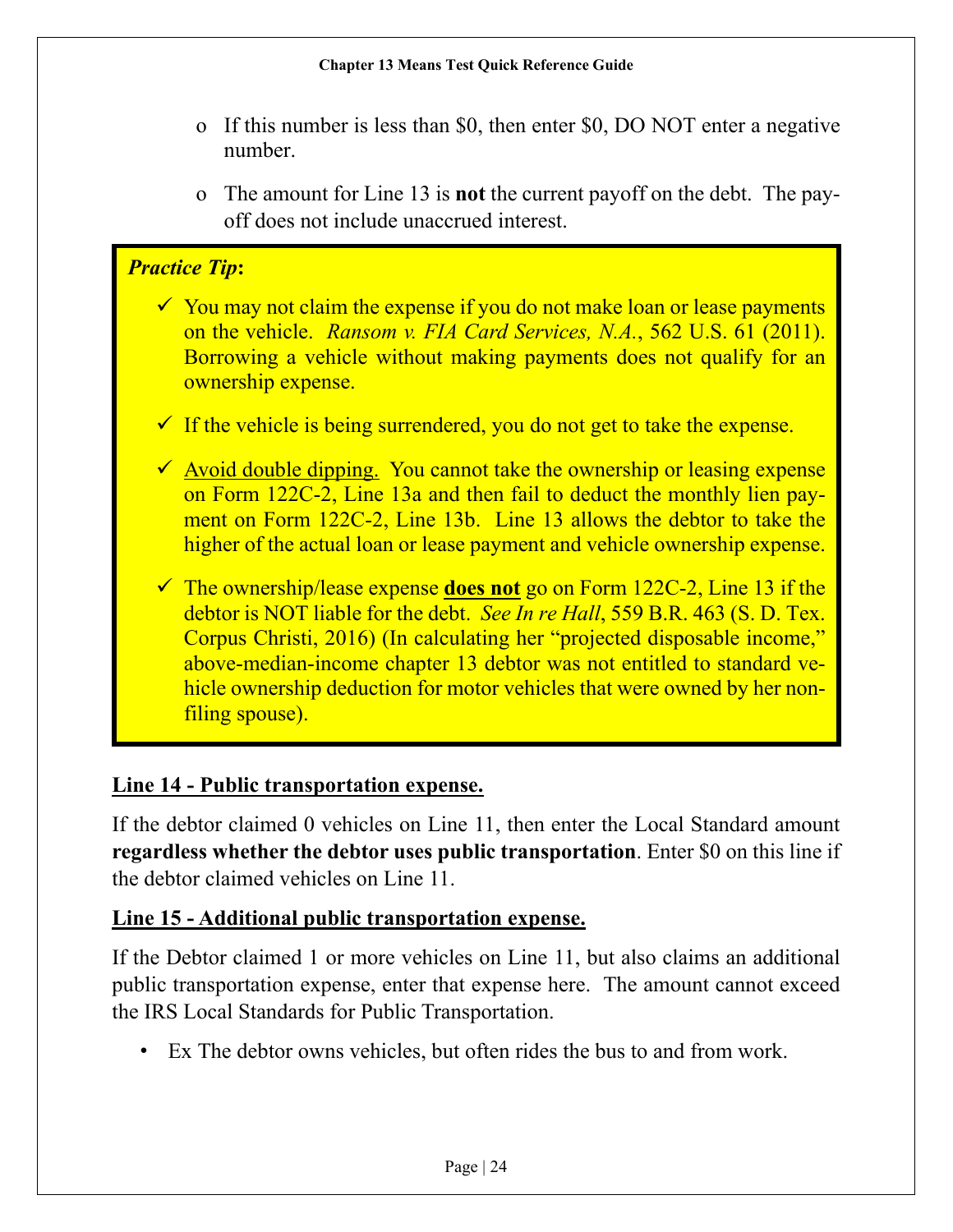**Other Necessary Expenses:** In addition to the expense deductions listed above, the debtor is allowed the monthly expenses for the IRS categories that follow.

# **Line 16 - Taxes.**

Calculate the monthly amount of taxes the debtor actually pays for federal income, social security, and Medicare taxes. (in other words, watch for over-withholding).

*Practice Tip*: Watch for over-withholding. This can affect plan feasibility issues.

- If the debtor receives a tax refund every year, then that amount must be divided by 12 and subtracted from the monthly amount.
	- o **Caution:** Ad valorem taxes do not go here, they go on Form 122C-2, Line 34.

# *Practice Tip***:**

- $\checkmark$  Watch for changes in income. If the debtor was making \$2,000 a month withholding \$340 but just started a new job earning \$5,000, the \$340 may not be enough.
- $\checkmark$  If the debtor takes the marital adjustment on Form 122C-1, Line 13 for a non-filing spouse, the UST will object if the debtor includes the non-filing spouse's tax deductions here.

## **Line 17 – Involuntary deductions.**

Enter **mandatory** payroll deductions here.

- **Include:**
	- o Retirement, union dues, uniform costs, work shoes.
	- o **Caution:** Automatic is not necessarily mandatory (i.e., automatic deductions for savings for a trip to Las Vegas).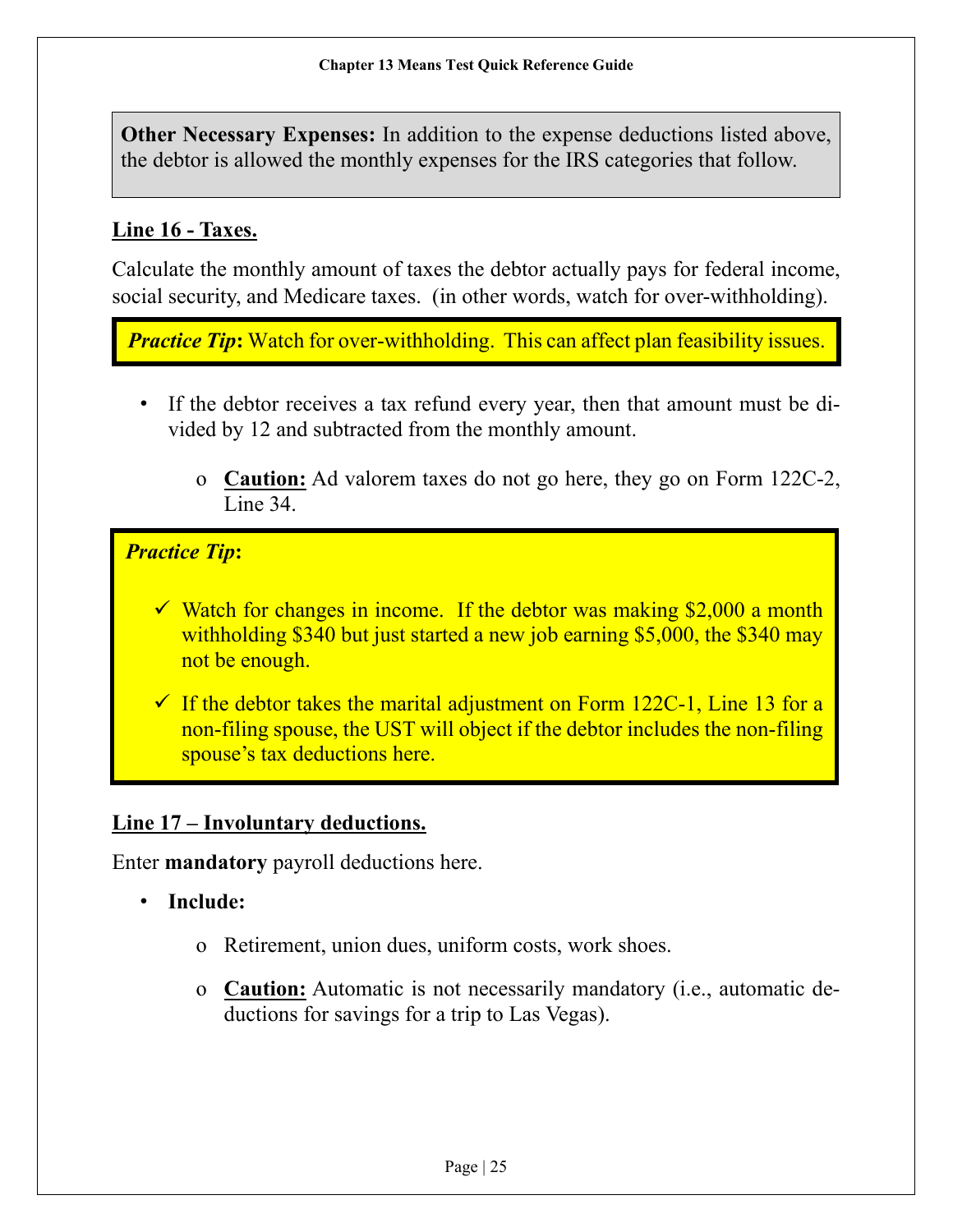## • **Exclude:**

- o Voluntary 401(k) contributions or other voluntary retirement, those go on Form 122C-2, Line 41;
- o United way or other charitable contributions;
- o Elective insurance.

## **Line 18 – Life Insurance.**

Enter the monthly premiums for the term life insurance.

• **Include:**

- o only amounts for **term life** insurance.
	- If the debtor's policy is whole life, you must determine what portion of the premium is attributable to term life.
- **Exclude:**
	- o premiums for non-debtor spouse or children.
		- Form 122C-1, Line 13 should be used for the non-debtor spouse's life insurance.

## **Line 19 – Court ordered payments.**

Enter the total monthly amount that the debtor pays as required by the order of a court or administrative agency.

- **Include:**
	- o Spousal or child support payments
- **Exclude:**
	- o Payments on past due obligations for spousal or child support
		- Form 122C-2, Line 35 should be used for past due obligations

*Practice Tip*: This Line is for **court ordered** payments only. If debtor is making voluntary payments to a separated spouse, it does not go here. It might qualify for a change in income or expense on 122C-2, Line 46.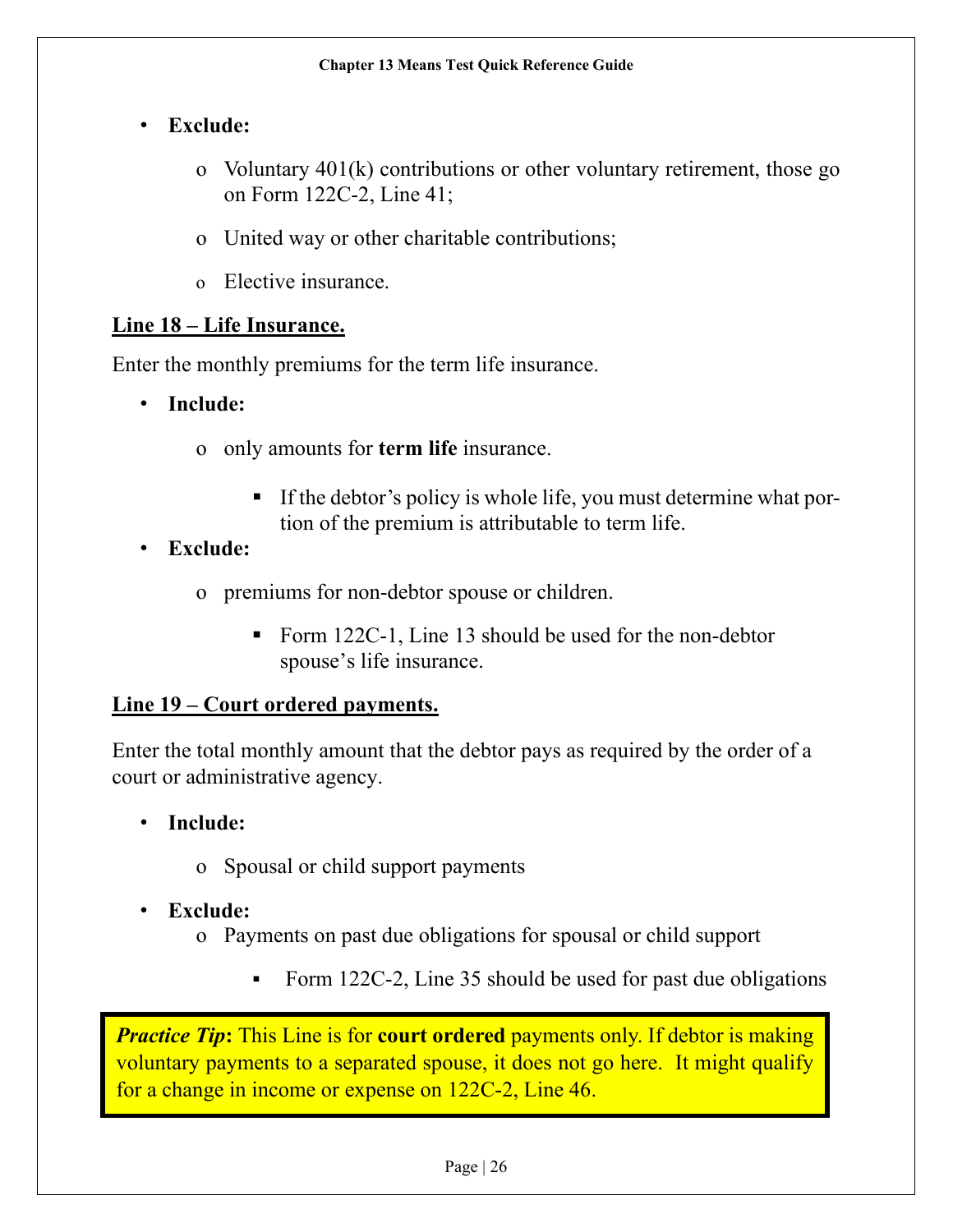#### **Line 20 – Education.**

Enter the total monthly amount that the debtor pays for education.

- Employment education must be a condition of employment;
- Expenses for physically or mentally challenged dependent children who cannot be otherwise provided by public school system.

*Practice Tip*: Avoid double dipping. Expenses for challenged children are not allowed here if including them on Form 122C-2, Lines 21 or 29, described below.

# **Line 21 – Childcare.**

Enter the total monthly amount that the debtor pays for childcare.

- **Include:**
	- o babysitting, nursery school, daycare, and preschool
- **Exclude:**
	- o Payments for any elementary or secondary school education

#### **Line 22 – Additional health care expenses, excluding insurance costs.**

Enter the monthly amount that the debtor pays for health care that is required for the health and welfare of the debtor or dependents.

- **Include:**
	- o Only unreimbursed, out-of-pocket expenses, exceeding the IRS National Standard amounts provided for on Form 122C-2, Line 7

## • **Exclude:**

- o Payments for health insurance or health savings accounts
- o Health care expenses that are not necessary (i.e., expenses for cosmetic surgery)

*Practice Tip*: Avoid double dipping. If the debtor has a health savings account (Form 122C-2, Line 25) you must subtract that amount **and** the IRS National Standard allowance from the gross out-of-pocket to get the net out-of-pocket.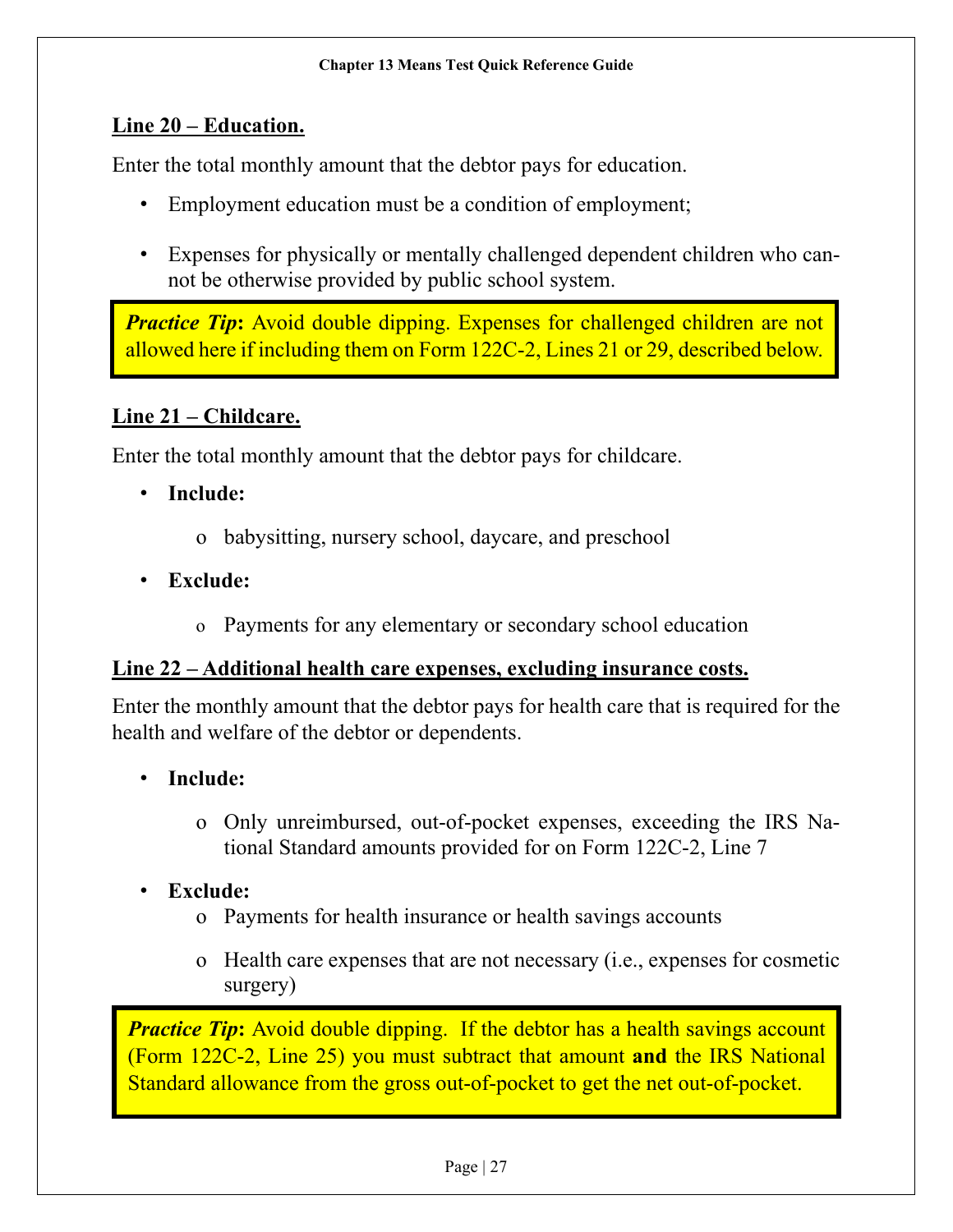#### **Line 23 – Optional telephones and telephone services.**

Enter the total monthly amount that the debtor pays for telecommunication services for the debtor and the debtor's dependents.

- **Include:**
	- o Special long distance or business cell phone service, to the extent necessary for the debtor's health and welfare or that of the debtor's dependents, or for the production of income if not reimbursed by an employer.
- **Exclude:**
	- o Home telephone, internet, or cell phone service.
	- o Self-employment expenses such as those reported on Form 122C-1, Line 5, or any amount the debtor previously deducted.

#### **Line 24 – Add all of the expenses allowed under the IRS expense allowances**

Enter the sum of lines 6 through 23.

#### **Additional Expense Deductions**

*Practice Tip***:** Avoid double dipping. Form 122C-2, Lines 25–32 allow for expenses **in addition** to those documented on Form 122C-2, Lines 6–24. **Do not duplicate the expenses.**

# **Line 25 – Health insurance, disability insurance, and health savings account expenses.**

Enter actual monthly expenses for health insurance, disability insurance, and health savings accounts that are reasonably necessary for the debtor, spouse, and dependents.

*Practice Tip*: Review debtor's paystub for these deductions. In some cases, it will not be on the debtor's pay stub. For example, private disability insurance or COBRA (Consolidated Omnibus Budget Reconciliation Act) health insurance.

#### **Line 26 – Continuing contributions to the care of household or family members.**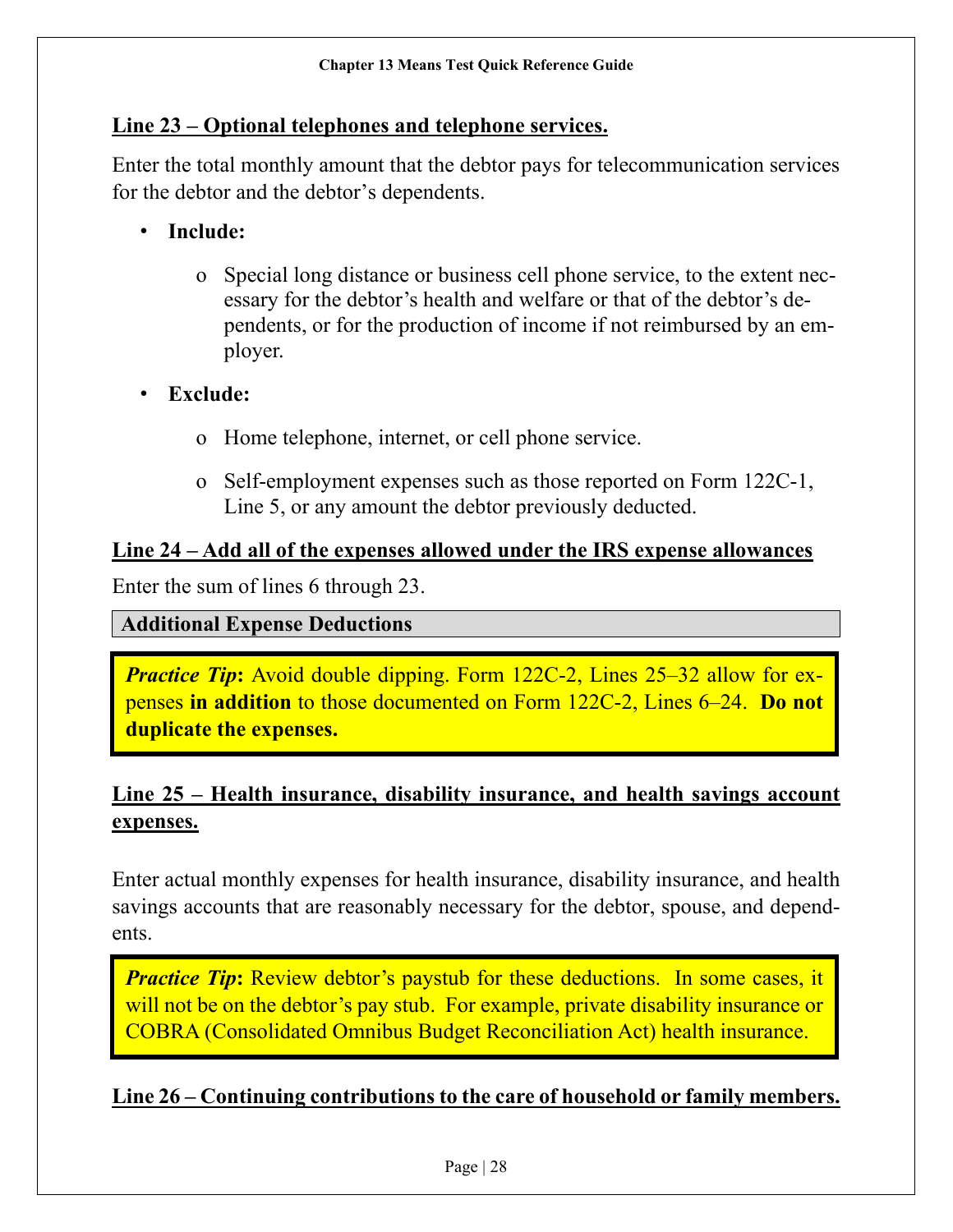Enter actual monthly expenses that debtor will continue to pay for the reasonable and necessary care and support of household or family members.

## • **Include:**

- o Only actual, not anticipated expenses (i.e., it does not count if grandma is going to come live with the debtor sometime in the future).
- o Family member must live with the debtor or be a member of the debtor's immediate family (i.e., parent, grandparent, sibling, child, grandchild (list is not exclusive)).
- o Elderly, chronically ill, or disabled person must be **unable** to pay for his/her expenses.
- **May include:**
	- o Contributions to an account of qualified ABLE program. 26 U.S.C.  $§$  529A(b).

## **Line 27 – Protection against family violence.**

Enter the reasonably necessary monthly expenses that the debtor incurs to maintain the safety of the debtor and family under the Family Violence Prevention and Services Act or other federal laws that apply. By law, the court must keep the nature of these expenses confidential.

#### **Line 28 – Additional home energy costs.**

Enter the **excess** amount of home energy costs that are more than the home energy costs included in expenses on Form 122C-2, Line 8.

- Must give the case trustee documentation of actual expenses;
- Must show that the additional amount claimed is reasonable and necessary.

# **Line 29 – Educational expenses for dependent children who are younger than 18.**

Enter the monthly expenses that debtor pays for dependent children to attend a private or public elementary or secondary school.

• Child must be under 18 at time of filing;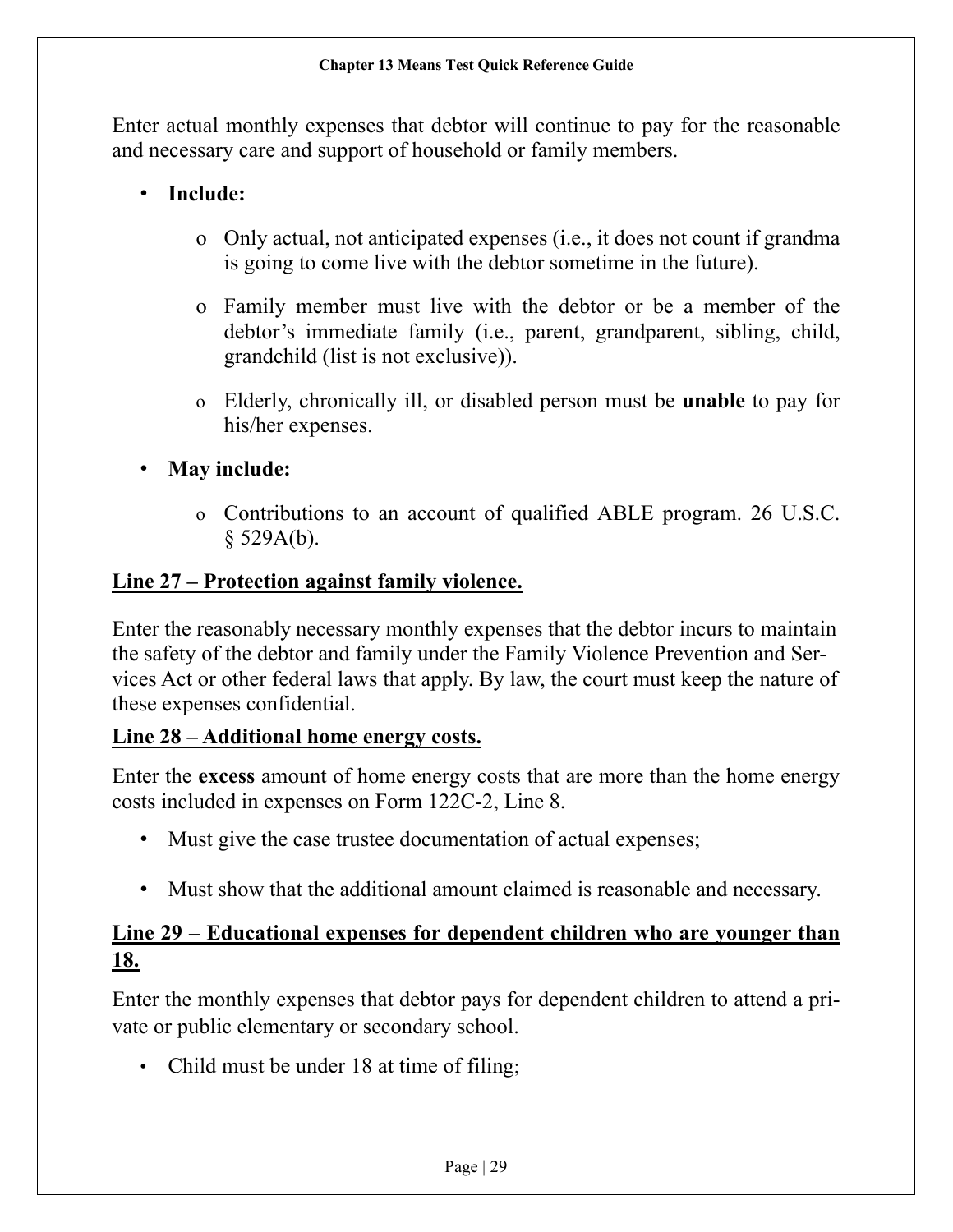- Amount may not exceed \$160.42 per child and is subject to adjustment every 3 years for cases filed after April 1, 2019;
- Must give the case trustee documentation of actual expenses and explain why the amount claimed is reasonable and necessary and not already accounted for on Form 122C-2, Lines 6–23.

*Practice Tip*: Avoid double dipping. Do not duplicate expenses from Form 122C-2, Lines 20 and 21.

## **Line 30 – Additional food and clothing expenses.**

Enter the monthly amount by which the debtor's actual food and clothing expenses are higher than the combined food and clothing allowances in the IRS National Standards.

- The amount cannot be more than 5% of the food and clothing in the IRS National Standard provided on Form 122C-2, Line 6.
- Must show that the additional amount claimed is reasonable and necessary.

#### **Line 31 – Continuing charitable contributions.**

Enter the amounts that the debtor will continue to contribute in the form of cash or financial instruments to a religious or charitable organization. 11 U.S.C.  $§ 548(d)(3)–(4).$ 

• Contribution is limited to 15% of gross income

#### *Practice Tip***:**

- Key word is "**continued**." Cannot be new contributions.
- $\checkmark$  Look at the debtor's tax returns for such deductions.
- $\checkmark$  Verify that the deduction matches what the debtor actually pays, not what they would pay if they had more money. You can verify from a historical report from the charity.

## **Line 32 – Add all of the additional expense deductions.**

Enter sum of lines 25 through 31.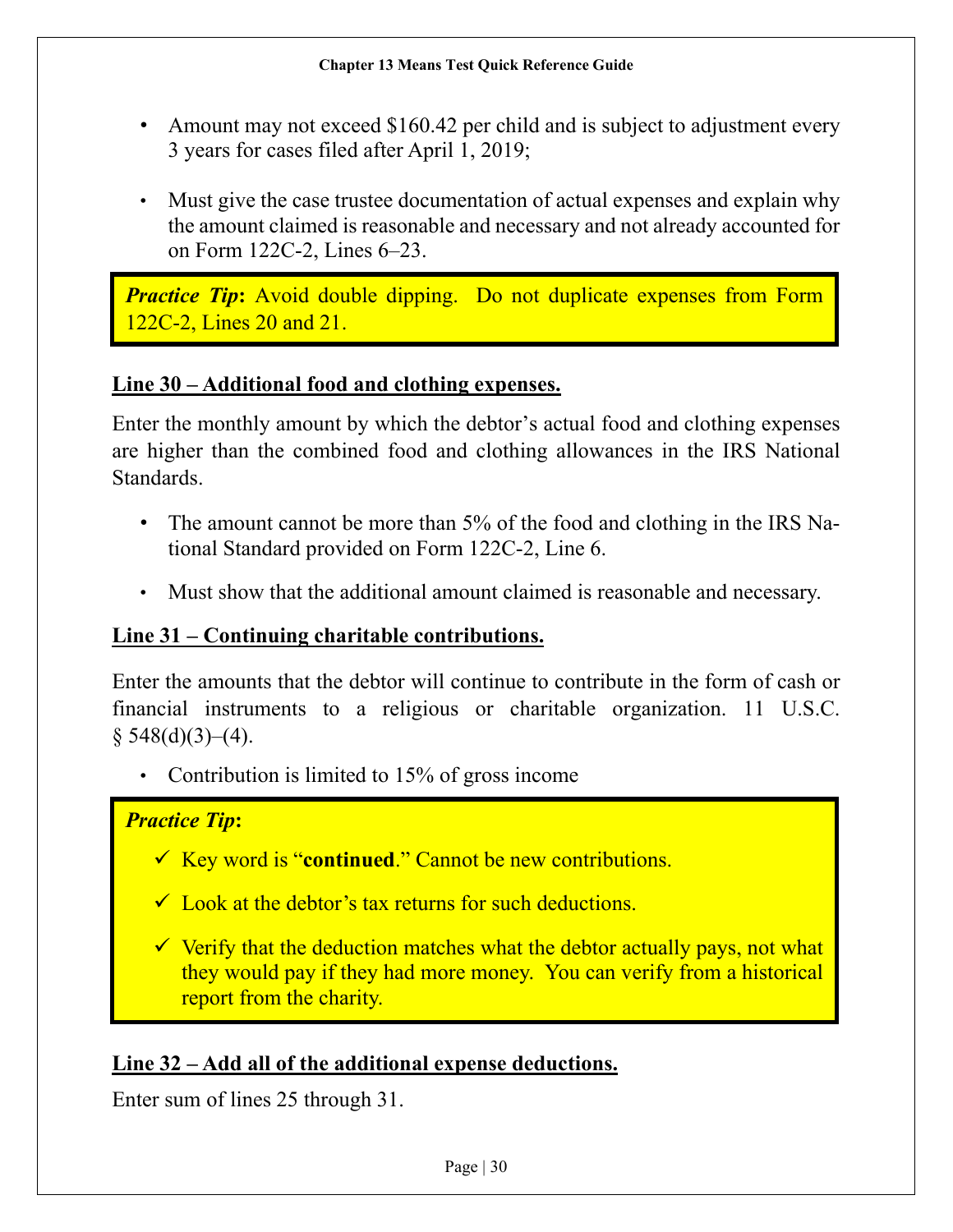#### **Deductions for Debt Payment**

# **Line 33 – For debts that are secured by an interest in property that you own, including home mortgages, vehicle loans, and other secured debt, fill in lines 33a through 33e.**

To calculate the total average monthly payment, add all amounts that are contractually due to each secured creditor in the 60 months after the debtor files for bankruptcy. Then divide by 60.

- **Line 33a:** copy Line 9b here.
- **Line 33b:** copy line 13b here.
- **Line 33c:** copy line 13e here.
- **Line 33d:** list other secured debts.
- **Line 33e:** total average monthly payment. Add lines 33a through 33d.

*Practice Tip*: The amount of the payment **may or may** not necessarily be the same. (i.e., if the debtor has 42 payments of \$600 each, the amount for Line 33 would be \$420 not \$600). The amount for Line 33 is **not** the current payoff on the debt. The payoff does not include unaccrued interest.

# **Line 34 – Are any debts that you listed in Line 33 secured by your primary residence, a vehicle, or other property necessary for your support or the support of your dependents?**

- If "no," then go to Line 35.
- If "yes," list the payments that are in addition to those listed on Line 33 to keep possession of the property (cure amounts).
	- o Divide by 60.

# **Line 35 – Do you owe any priority claims – such as a priority tax, child support, or alimony – that are past due as of the filing date of your bankruptcy case? 11 U.S.C. § 507**

• If "no," then go to Line 36.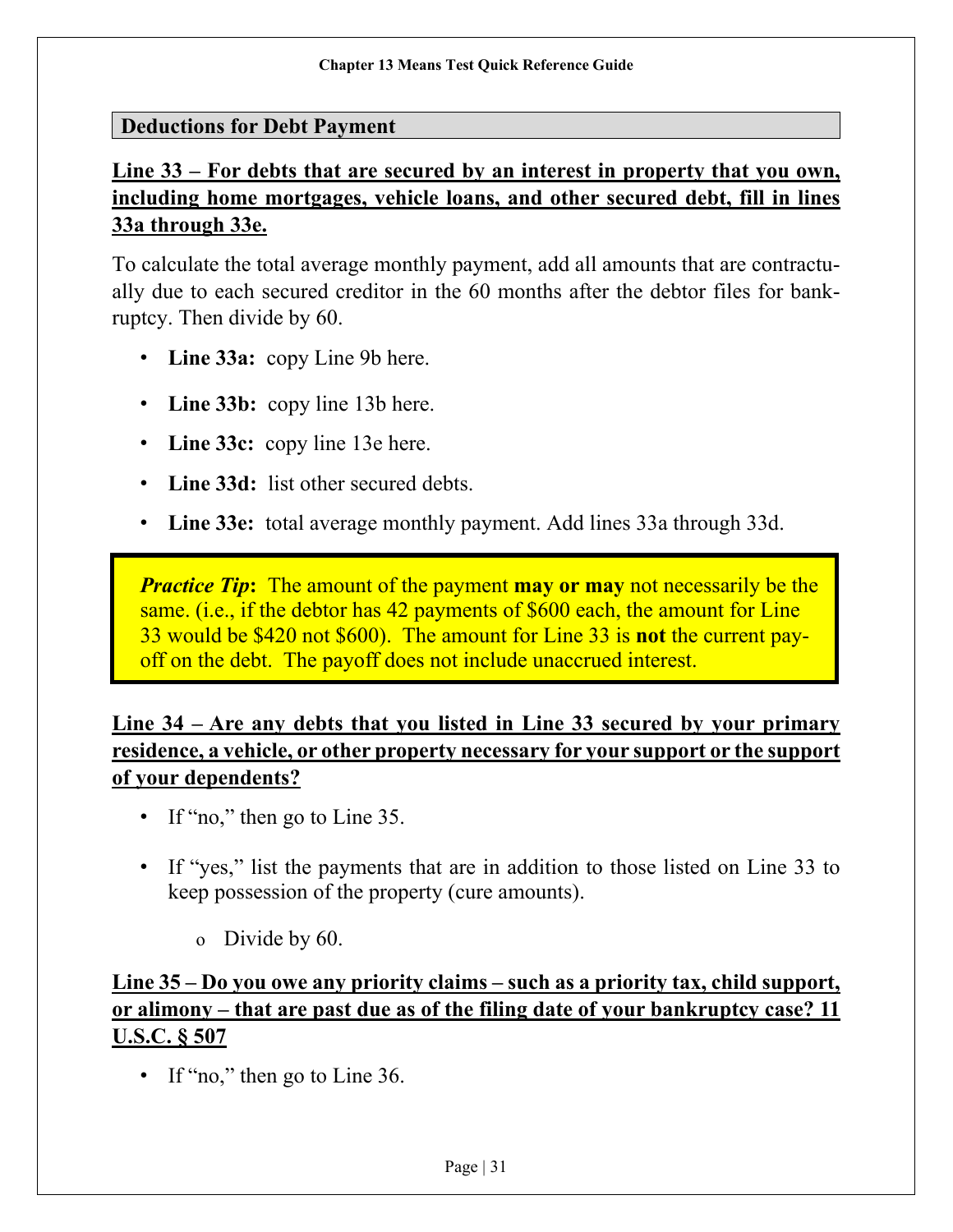- If "yes," fill in the total amount of all of these priority claims. Do not include current or ongoing priority claims, such as those you listed on Form 122C-2, Line 19.
	- o Divide by 60.

*Practice Tip*: The Debtor's attorney's fees do not go here because those constitute an unsecured priority administrative claim, not a pre-petition priority claim. 11 U.S.C. § 507.

## **Official Form 122C-2 Committee Note:**

• "§ 1325(b)(1)(B) requires that *disposable income* contributed to a chapter 13 plan be used to pay unsecured creditors. A debtor's attorney who has not taken a security interest in the debtor's property is an unsecured creditor who may be paid from disposable income."

## **Line 36 – Projected monthly Chapter 13 plan payment.**

- Debtor must project a hypothetical chapter 13 plan payment to calculate the figure on Line 36.
- The multiplier for Line 36 can be found at *[www.justice.gov/ust/means-testing](http://www.justice.gov/ust/means-testing)*

## **Line 37 – Add all of the deductions for debt payment.**

Enter the sum of lines 33e through 36.

#### **Total Deductions from Income**

#### **Line 38 – Add all of the allowed deductions.**

Enter the sum of all the allowed deductions from Lines 24, 32, and 37.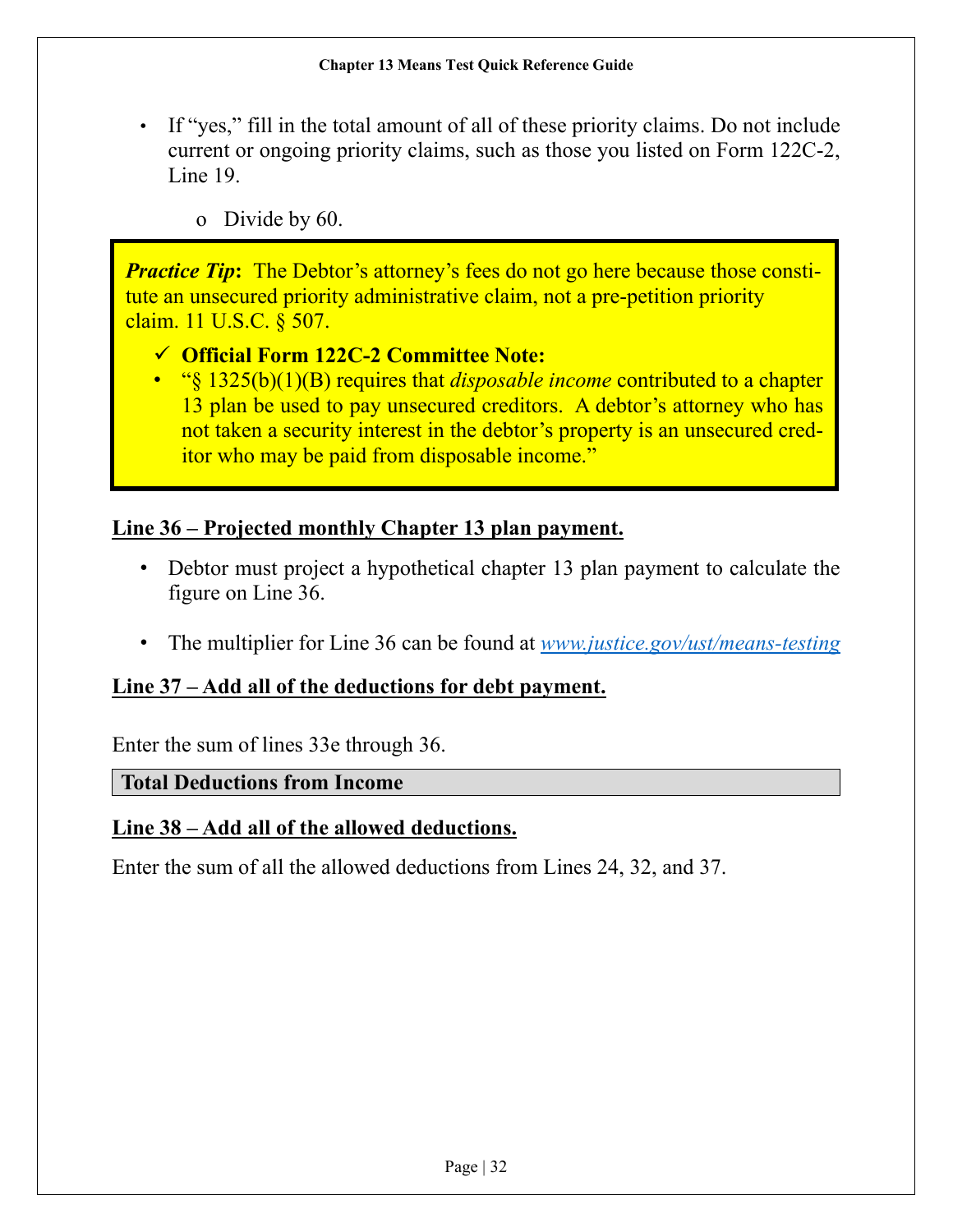## **Part 2: Determine Your Disposable Income Under 11 U.S.C. § 1325(b)(2)**

**Section 1325(b)(2)** - For purposes of this subsection, the term "disposable income" means current monthly income received by the debtor (other than child support payments, foster care payments, or disability payments for a dependent child made in accordance with applicable nonbankruptcy law to the extent reasonably necessary to be expended for such child) less amounts reasonably necessary to be expended—

(A)(i) for the maintenance or support of the debtor or a dependent of the debtor, or for a domestic support obligation, that first becomes payable after the date the petition is filed; and

(ii) for charitable contributions (that meet the definition of "charitable contribution" under section 548(d)(3) [11 USCS  $\S$  548(d)(3)]) to a qualified religious or charitable entity or organization (as defined in section 548(d)(4) [11 USCS  $\S$  548(d)(4)]) in an amount not to exceed 15 percent of gross income of the debtor for the year in which the contributions are made; and

(B) if the debtor is engaged in business, for the payment of expenditures necessary for the continuation, preservation, and operation of such business.

# **Line 39 – Copy your total current monthly income from line 14 of Form 122C-1,** *Chapter 13 Statement of Your Current Monthly Income and Calculation of Commitment Period***.**

Copy Line 14 here.

# **Line 40 – Fill in any reasonably necessary income you receive for support for dependent children.**

Enter the monthly average of any child support payments, foster care payments, or disability payments for a dependent child, reported in Part I on Form 122C-1, that you received in accordance with applicable nonbankruptcy law to the extent reasonably necessary to be expended for such child.

## **Line 41 – Fill in all qualified retirement deductions.**

Enter the monthly total of all qualified retirement deductions.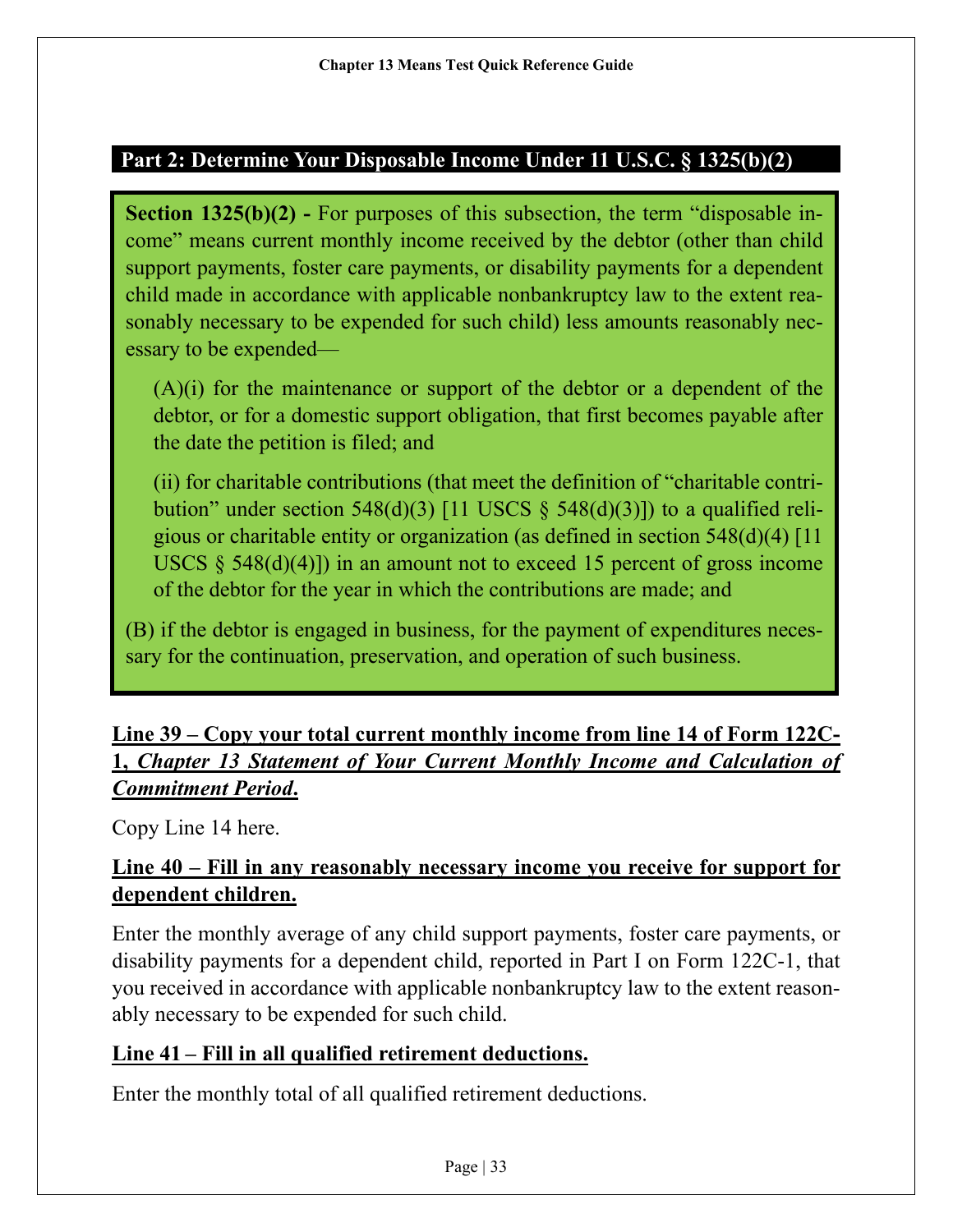# • **Include:**

- o Wages withheld by the debtor's employer as contributions for qualified retirement plans, as specified in 11 U.S.C. § 541(b)(7).
- o All required repayments of loans from retirement plans, as specified in 11 U.S.C. § 362(b)(19).

*Practice Tip*: If a 401(k) loan is paid off during the term of the plan, the debtor's *projected disposable income* will increase by that amount. (clearly subject to pro*i*ection)

 Be prepared to file a variable plan to capture that *disposable income* or face an objection by UST or Trustee.

# **Line 42 – Total of all deductions allowed under 11 U.S.C. § 707(b)(2)(A).**

Copy Line 38 here.

#### **Line 43 – Deduction for special circumstances.**

Describe special circumstances and the associated expenses, if the special circumstances justify additional expenses and the debtor has no reasonable alternative.

• Must give the case trustee a detailed explanation of the special circumstances and documentation for the expenses.

#### **Line 44 – Total adjustments.**

Enter the sum of Lines 40 through 43.

#### **Line 45 – Calculate your monthly disposable income under § 1325(b)(2).**

Subtract Line 44 from Line 39.

## **Part 3: Change in Income or Expenses**

#### **Line 46 – Change in income or expenses.**

This Line provisions for any change in income or expenses that have changed or are virtually certain to change after the bankruptcy is filed.